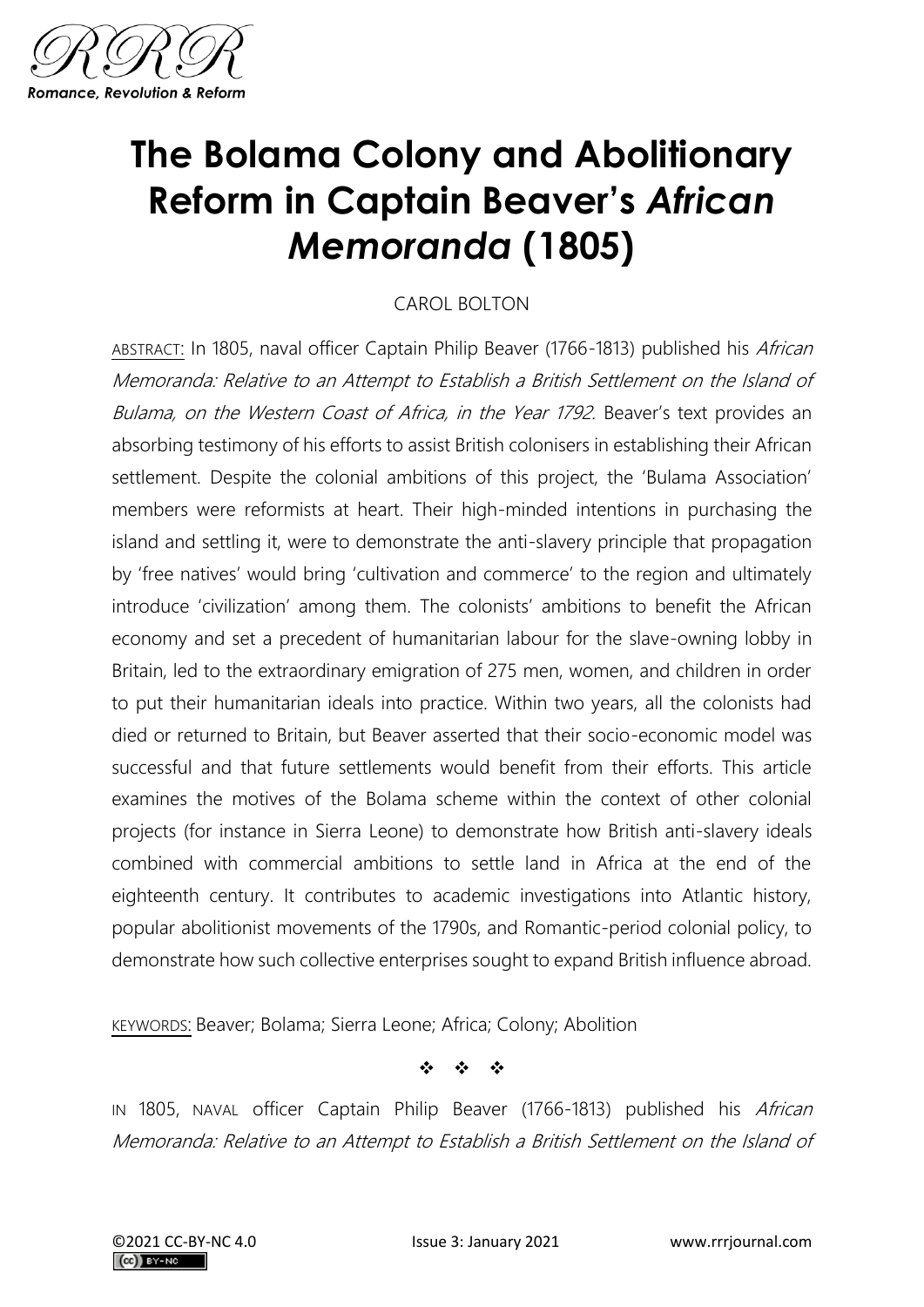

Bulama, on the Western Coast of Africa, in the Year 1792.<sup>1</sup> His account of the extraordinary migration of 275 men, women, and children to Bolama was intended to demonstrate a socio-economic model of engagement with Africans that would prove West Indian slavery was unnecessary. At a time when anti-slavery initiatives were becoming prominent in Britain through the efforts of the Committee for the Abolition of the Slave Trade (formed in 1787) and the parliamentary campaign for abolition led by William Wilberforce in the late 1780s and early 1790s, the Bolama colonists intended to engage with the problem of slavery in Africa itself. They embraced Wilberforce's belief that Britons should vindicate their involvement in the slave trade and make 'reparation to Africa, as far as we can, by establishing a trade upon true commercial principles'.<sup>2</sup> And like the better known Sierra Leone colony, which was the inspiration for the Bolama venture, it did not only intend to promote anti-slavery policy through commercial exchange with Africans; it also had a benevolent purpose to 'improve' their lives:

To purchase land in their country, to cultivate it by free natives hired for that purpose; and thereby to induce in them habits of labour and of industry [that] might eventually lead to the introduction of letters, Religion and civilization, into the very heart of Africa.<sup>3</sup>

Such plans anticipated the better known 'civilising' missions of Thomas Fowell Buxton and David Livingstone by at least fifty years, and therefore have a much longer history of 'combining legitimate commerce, civilization and Christianity' than the 'New Africa Policy' of the mid-nineteenth century, as Suzanne Schwarz has pointed out with regard to the Sierra Leone Company's ambitions.<sup>4</sup> The attempt to colonise Bolama adds to our knowledge of how eighteenth-century Britons envisioned embedding a 'legitimate

<sup>&</sup>lt;sup>1</sup> Philip Beaver, African Memoranda: Relative to an Attempt to Establish a British Settlement on the Island of Bulama, on the Western Coast of Africa, in the Year 1792 (London: Printed for C. and R. Baldwin, 1805). The colonists believed the name of the island to be Bulam, or Bulama, and these names are used interchangeably in accounts of the settlement. When not quoting from the original sources, this article will use the island's modern name of Bolama.

 $2$  Quoted in *Commercial Agriculture, the Slave Trade and Slavery in Atlantic Africa, eds Robin Law*, Suzanne Schwarz and Silke Strickrodt (Woodbridge: Boydell and Brewer, 2013) p.2.

<sup>&</sup>lt;sup>3</sup> Beaver, African Memoranda, p.3.

<sup>4</sup> Suzanne Schwarz, 'Commerce, Civilization and Christianity: The Development of the Sierra Leone Company', in Liverpool and Transatlantic Slavery, eds David Richardson, Suzanne Schwarz and Anthony Tibbles (Liverpool: Liverpool University Press, 2007), pp.252-270 (p.270).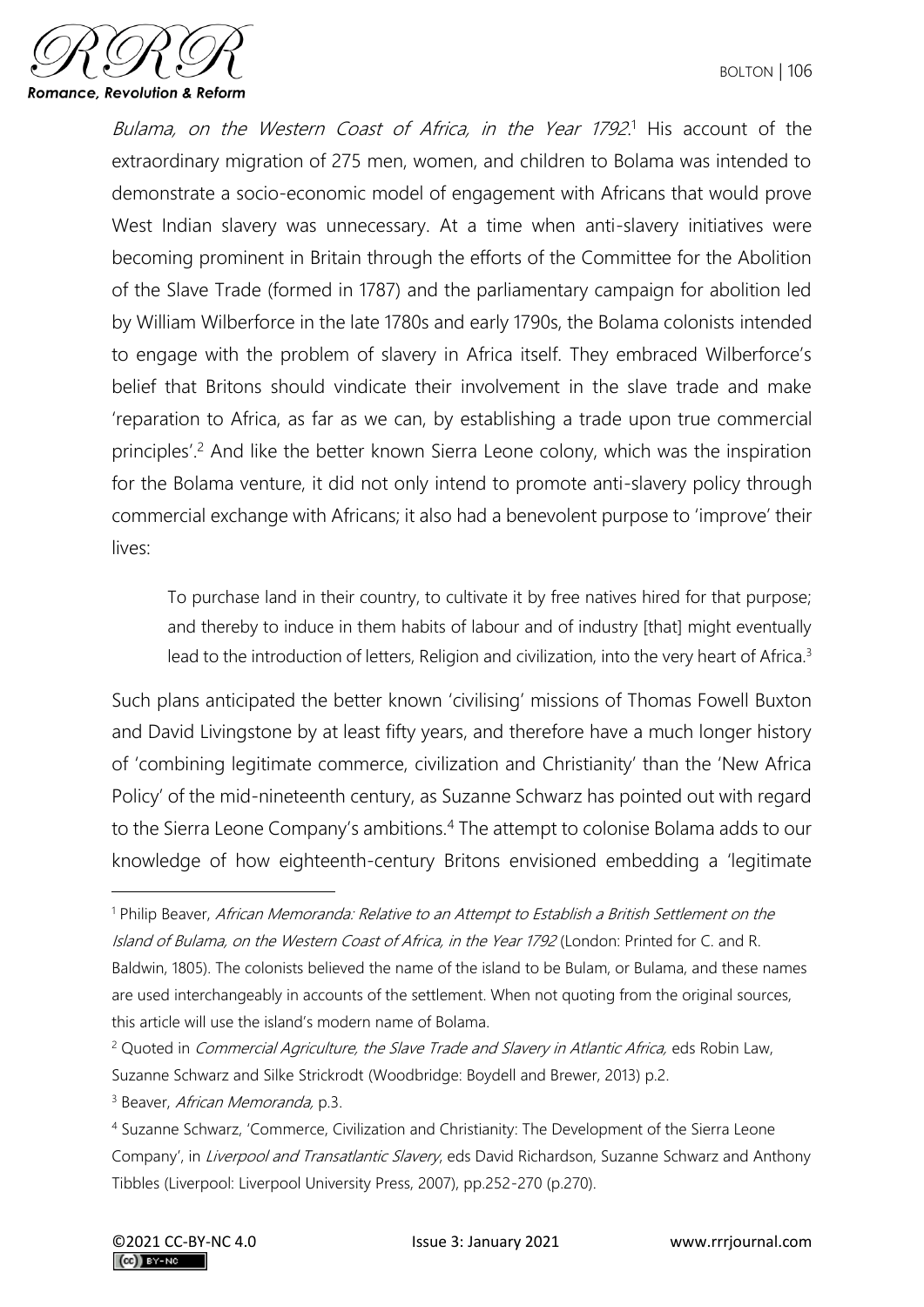

commerce' in Africa, an idea that 'by the 1780s […] had become widely accepted, in a variety of forms, within the Abolitionist movement'.<sup>5</sup> Such ideas were not confined to Britain alone; they can be identified in other parts of Europe, such as France, Denmark, and Sweden, as this article will demonstrate. It can be argued that these economic models of engagement with Africa directly contributed to the colonisation of that continent, yet the Bolama venture is an aspect of Atlantic history that has generally gone unnoticed by academics working in this field, despite 'the implications of this commercial transition for the African societies involved [being] the subject of a considerable amount of scholarly analysis and debate'.<sup>6</sup> Therefore Beaver's account of the venture is a valuable document of record that offers an additional perspective on attempts to colonise Africa at this time.

For Beaver, the most important aspect of the Bolama venture was the socioeconomic experiment he had been commissioned to carry out. Despite all the colonists having died or returned to Britain within two years, Beaver nonetheless asserted that this experiment was successful, in that it paved the way for future settlements. This is reflected in his African Memoranda, which will be discussed throughout the article to demonstrate how colonial schemes by individuals and groups emerged from their antislavery convictions, as well as their firm belief that they would be 'enlarging the sphere of human felicity and extending the blessings of civilization and religion to distant nations'.<sup>7</sup> The first chapter of Beaver's work explains how the 'Bulama Association' members came together to plan the colony in Africa, with the next three chapters providing a detailed account of the voyage of the ships transporting the colonists. A transcript of the manuscript journal that Beaver kept on the island makes up the next, very long chapter at the centre of his work, accounting for when he took charge of the colony after more than half the settlers returned home, until their final evacuation.<sup>8</sup> Six

<sup>&</sup>lt;sup>5</sup> Law, Schwarz and Strickrodt (eds), Commercial Agriculture, the Slave Trade and Slavery in Atlantic Africa, p. 4.

<sup>&</sup>lt;sup>6</sup> Ibid., p.6.

 $7$  C. B. Wadstrom, An Essay on Colonization, Particularly Applied to the Western Coast of Africa, with Some Free Thoughts on Cultivation and Commerce; Also Brief Descriptions of the Colonies Formed, or Attempted, in Africa, Including Those of Sierra Leone and Bulama, 2 vols (London: Darton and Harvey, 1794-5; repr. New York: Kelley, 1968), I, p. 59.

<sup>&</sup>lt;sup>8</sup> A distinction is made in this article between Beaver's published text and the manuscript journal he kept on the island, which is denoted as 'journal' throughout.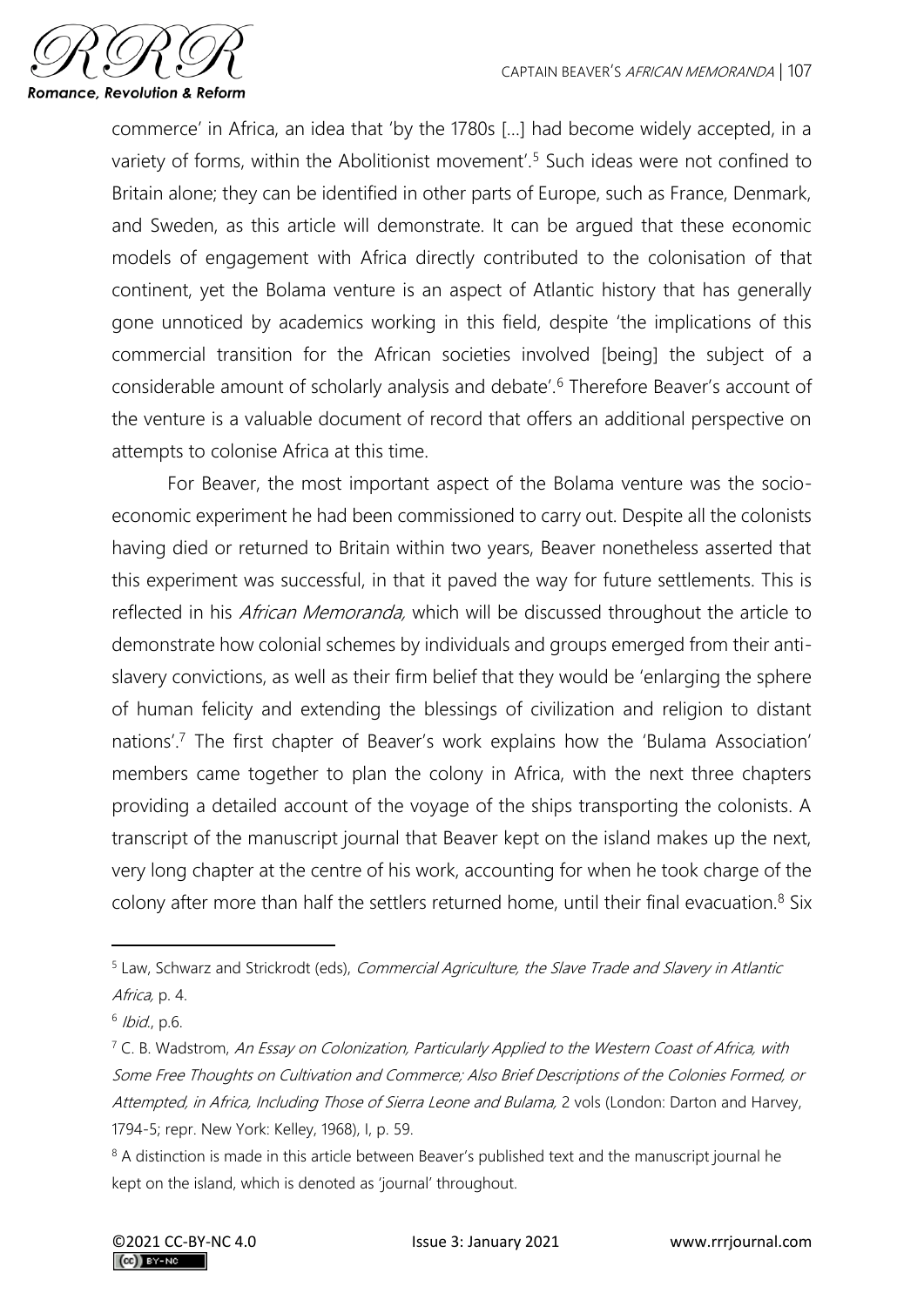

further chapters contain descriptions of the African people, the terrain and climate, and the flora and fauna. They were presumably written when Beaver was preparing his book for the press, as they also provide justifications of the colonists' actions and decisions, and judgements of the scheme's successes and failures. In this way the book combines two distinct types of narrative: the first being the reporting of daily events on the island from his original journal, and the second being the author's more subjective, retrospective reflections on these events (a synthesis of writing styles common in Romantic-period travel writing).<sup>9</sup> The book's appendices list the settlers' names and fates, and lay out the colony's constitution and regulations, as well as providing additional documents and letters relevant to the project. Beaver's original journal contains a daily record of the colony's development, interactions with native communities, and sickness and deaths, but does not reveal very much about the colonists themselves. While some individuals stand out as more fully developed because Beaver interacts with them in some way, or rates them as significant contributors, generally we learn little about them, especially because Beaver saw his human material as largely faulty in character. Instead, readers often find out more about the conditions for the experiment, in case of it being repeated by others, as Beaver hoped it would. As his main concern in publishing this work was to ensure that the plan to colonise Bolama should be resurrected by others, Beaver also downplays his own personal investment in the project and the great physical toll it had on him. Schooled in his reading of science and philosophy, as well as by his practical naval education, and tasked with a public-service role that required obeisance to the ethics of duty and responsibility, the individual is elided in his work by a greater benefit: 'the increase of the general happiness of mankind'.<sup>10</sup> Beaver was an avid reader of the narratives written by contemporary travellers in Africa, extolling the 'zeal, the patience, the fortitude and the intelligence' of James Bruce (1730-1794), John Ledyard (1751-1789), and Simon Lucas (d. 1799) among others.<sup>11</sup> As in their accounts, Beaver does not focus on his own

<sup>&</sup>lt;sup>9</sup> Carl Thompson, *Travel Writing* (London and New York: Routledge, 2011), pp.117-8.

 $10$  Though Beaver's early education at a local endowed school was interrupted by the sudden death of his father, he later schooled himself in 'history, ethics, natural philosophy and jurisprudence', and during one voyage is said to have read the entire *Encyclopaedia Britannica*. W. H. Smyth, The Life and Services of Captain Philip Beaver, Late of His Majesty's Ship Nisus (London: J. Murray, 1829), pp.4-5, 44, 301; Beaver, African Memoranda, p.4.

<sup>&</sup>lt;sup>11</sup> Beaver, African Memoranda, p.403.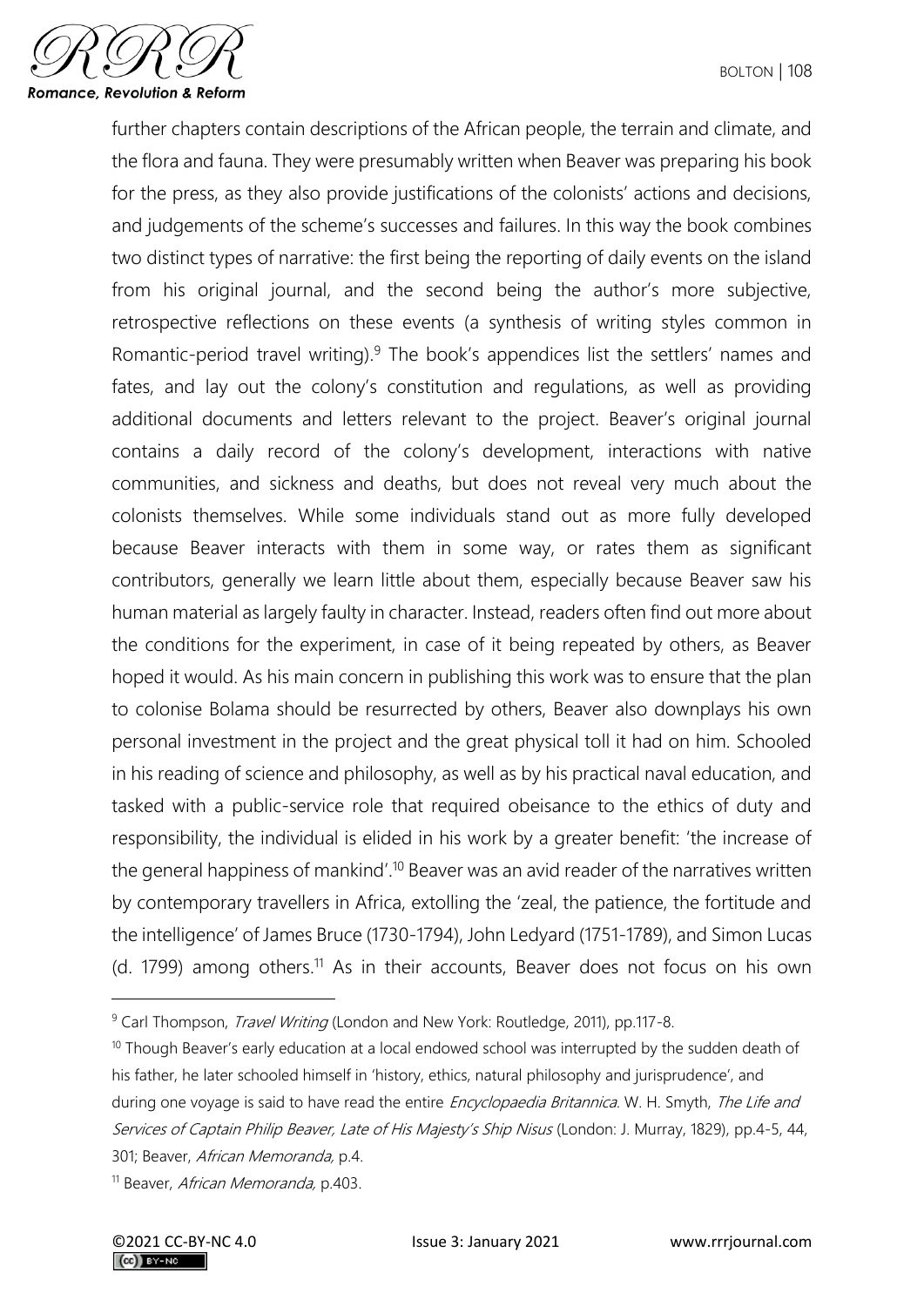

feelings, or those of others, but on the social benefits of the outcome. Therefore, at a time when human interiority was being fetishized in Romantic literature, art, and philosophy – and despite the travel journal being generally categorised as an egodocument – national priorities are perceived as more important than individual concerns in the quest for greater knowledge of Africa, and in Beaver's case, in reporting how their colonial experiment would benefit future settlers.

Beaver's aspirations for settling the west coast of Africa need to be appreciated within the context of other late-eighteenth century colonial schemes. His African Memoranda is just one of many narratives of exploration and colonisation that have recently emerged, and which present a clearer picture of the overseas ambitions of individuals and groups, as well as national priorities to expand British influence abroad. The lessons learned from such texts shaped other responses and approaches, because as Felix Driver asserts, in the eighteenth century: 'the explorer was the foot-soldier of geography's empire', and Beaver's account provided knowledge for others to use in their own attempts to explore and colonise Africa. <sup>12</sup> One such explorer who envisaged settling Africa on behalf of Sweden, was the abolitionist, colonial theorist, and Swedenborgian, Carl Bernhard Wadstrom, who travelled to the West coast of Africa in 1787-8. On his return he moved to London to work with British abolitionists, where he published his Observations on the Slave Trade, and a Description of Some Part of the Coast of Guinea (1789). This text was used by Wilberforce in his anti-slavery speeches in Parliament, and Wadstrom also advised the Privy Council and House of Commons on this matter. Colonial ambitions, founded on the belief that 'cultivation and commerce on right principles' in Africa would 'promote the civilization of mankind' were never far from Wadstrom's mind, and he embraced the plans for colonization of Sierra Leone and Bolama.<sup>13</sup> In fact, in 1791, he was a prime mover in collecting Bolama subscribers from Manchester, where he was then residing.<sup>14</sup> Wadstrom's *Essay on* Colonization, published in 1794 after Beaver's return to England, uses Beaver's manuscript journal as a source for advocating African settlement. His text provides a wider frame of reference for Beaver's work as well as promoting the ideas within it,

<sup>&</sup>lt;sup>12</sup> Felix Driver, *Geography Militant: Cultures of Exploration and Empire* (Blackwell: Oxford and Malden, Ma., 2001), p.3.

<sup>&</sup>lt;sup>13</sup> Wadstrom, An Essay on Colonization, I, p.iii.

<sup>14</sup> *Ibid.*, II, p.133.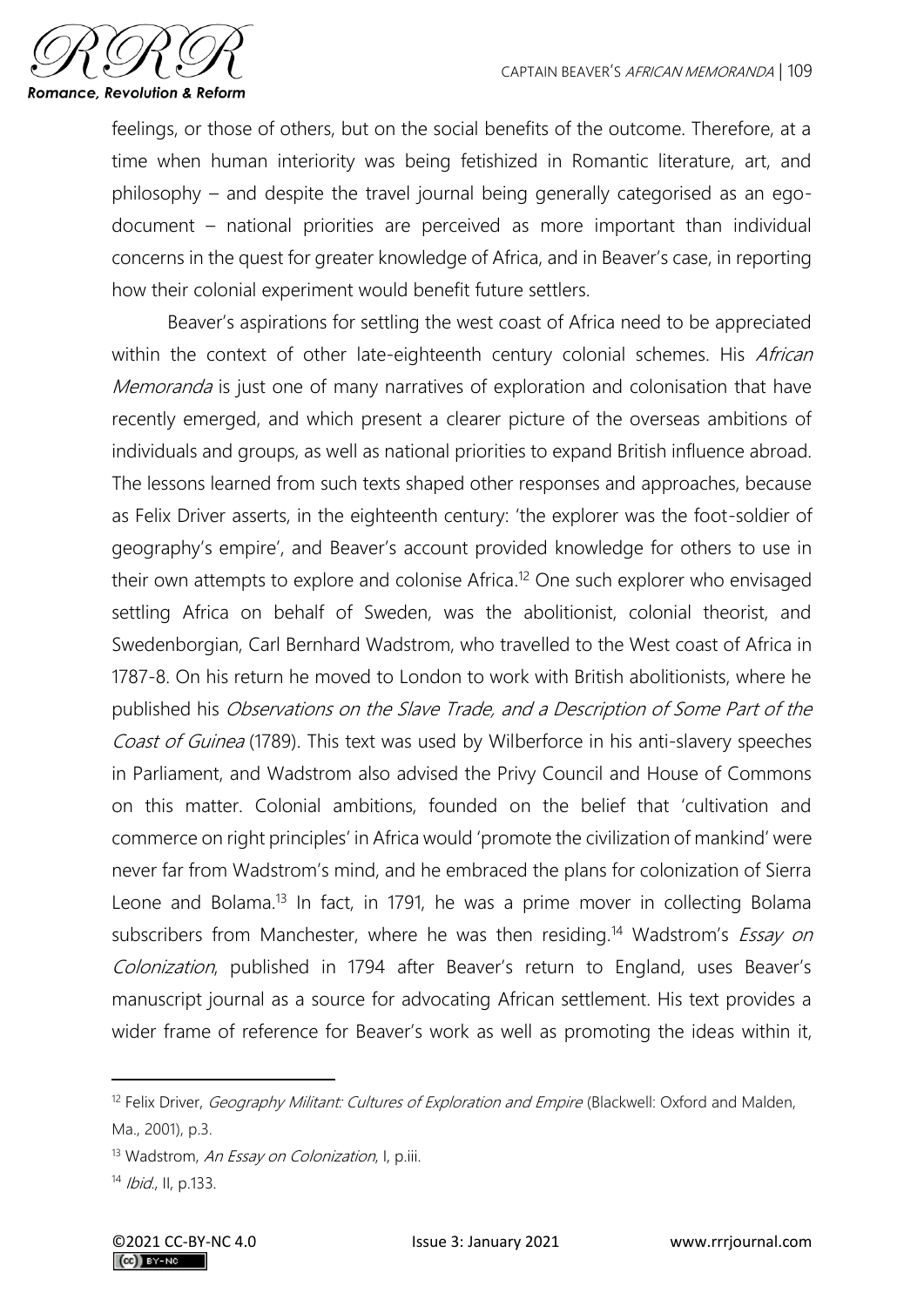

thereby demonstrating how colonialist discourses built on knowledge contained within other accounts. The *Essay* is not only more theoretical in nature than *Memoranda*, but its colonial policies are more extensively developed and have greater perspectival distance; Beaver's being limited by his experiences on Bolama and his narrower nationalistic ambitions to protect and enlarge British territories abroad.<sup>15</sup> Wadstrom, instead, proposes what he sees as a benevolent pan-European scheme of colonial expansion. In doing so he criticises individual nations who have acquired colonial territories through 'contracted views of commercial and financial advantage' that refuse to 'spread beyond the limits of a partial and local policy'.<sup>16</sup> In contrast, Wadstrom claims that his colonialist vision will not be marked by their records of 'injustice, rapine and murder', even if – as Deirdre Coleman points out – it invokes racial hierarchies that fall back on 'the usual cliché of the complementary natures of the European and African, with the European stronger in understanding and the African in feeling'.<sup>17</sup>

Modern scholarship recognises that colonialism, in the form of exploratory initiatives, commercial enterprises, and migratory settlements on the part of its citizens, contributed to a massive expansion in Britain's territorial possessions. In fact, by 1820 (after nearly twenty-five years of war with Revolutionary and Napoleonic France) 'Britain ruled over a quarter of the world's population', and Romantic-period literature reflects contemporary responses to the political, social, and economic impact of this phenomenon.<sup>18</sup> These territories gave Britain great status as a colonial power and were influential in forming literary perceptions of alien people and places. First-hand accounts of colonial life, exploration into new territories, and missionary justifications of attempts to 'civilize' native populations, were consumed by a curious British public.<sup>19</sup> Such accounts were responsible for generating racial profiles of foreign 'others' that were disseminated through popular literary forms, such as novels and poetry.

exhorting the British government to prevent their attempt to 'run away with all western Africa' (p.414). <sup>16</sup> Wadstrom, An Essay on Colonization, I, p.59.

<sup>&</sup>lt;sup>15</sup> For instance, *African Memoranda* concludes with a long note on French plans for colonisation,

<sup>&</sup>lt;sup>17</sup> Ibid.; Deirdre Coleman, *Romantic Colonization and British Anti-Slavery* (Cambridge: Cambridge University Press, 2009) p.91.

<sup>&</sup>lt;sup>18</sup> Deirdre Coleman, 'Post-Colonialism', in *Romanticism: An Oxford Guide*, ed. Nicholas Roe (Oxford: Oxford University Press, 2005), pp.237-56 (p.237).

<sup>&</sup>lt;sup>19</sup> See Innes M. Keighren, Charles W. J. Withers and Bill Bell, *Travels into Print: Exploration, Writing, and* Publishing with John Murray, 1773-1859 (Chicago and London: University of Chicago Press, 2015).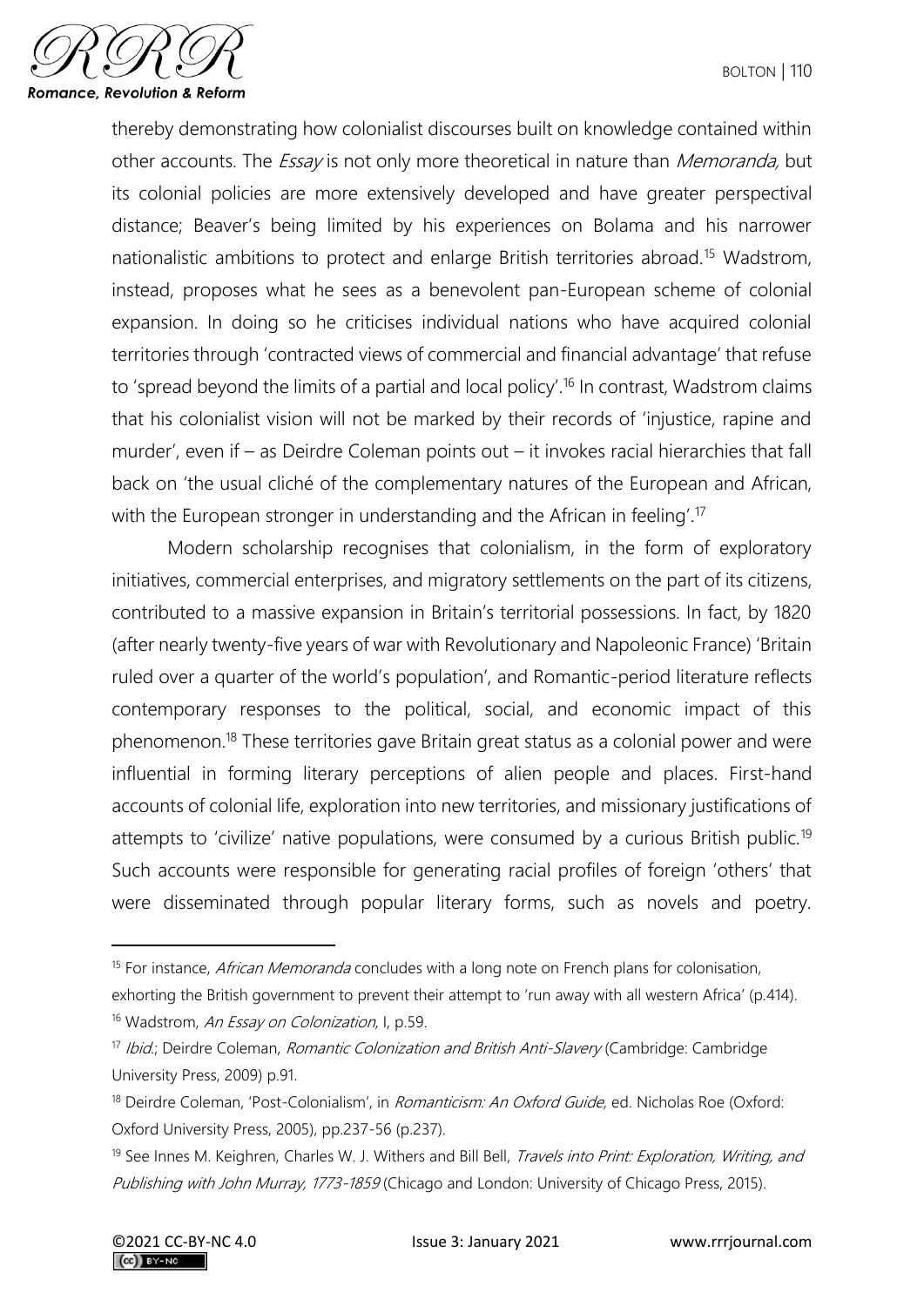

Nevertheless, these texts could also contain ambivalent responses towards colonial policy, because as Britain's influence abroad was expanding, some of its citizens desired a more responsible engagement with the territories that came under its rule. For instance, writers such as William Wordsworth and Robert Southey complicated the stereotypes of Native Americans as aggressive and warlike in poems such as 'The Complaint of a Forsaken Indian Woman' (1798) and 'Songs of the American Indians' (1799), while abolitionist poetry depicted examples of black suffering at the hands of white oppressors to oppose transatlantic slavery.<sup>20</sup> In novel form, writers such as Phoebe Gibbes in *Hartly House, Calcutta* (1789), criticised wealthy British 'nabobs', while presenting a tolerant attitude towards Hindu culture. In this way, some literary works of the period promoted British extra-parliamentary opposition to the slave trade, revised opinions about Indigenous Americans, and engaged in the debate over the best methods for governing India at a time when the East India Company's control there was being challenged.

In the wake of critical studies that contextualize socio-political discourses of the period and investigate their concerns – for instance by Mary Louise Pratt, Tim Fulford, and Deirdre Coleman – Romantic literature has been better understood as having a broader, global focus, that more accurately reflects the lives and priorities of its first readers and writers.<sup>21</sup> In the last twenty years, Atlantic history has also become a rapidly developing field of academic study, shaping our understanding of the interactions between Europeans, Africans and Americans within this arena, as Bernard Bailyn has shown.<sup>22</sup> Examining the context from which Beaver's text emerged enables understanding of the nexus between individual ambitions to explore and settle foreign lands, the imaginative engagement of readers with such accounts, their influence on secondary works, and the implications for British foreign policy in expanding knowledge of, and intercourse with, the Atlantic world. For instance, the influence of travel accounts

<sup>&</sup>lt;sup>20</sup> For instance, Thomas Day and John Bicknell's 'The Dying Negro (1773), Ann Yearsley's 'A Poem on the Inhumanity of the Slave Trade' (1788), Southey's 'Poems on the Slave Trade' (1797).

<sup>&</sup>lt;sup>21</sup> Mary Louise Pratt, *Imperial Eyes: Travel Writing and Transculturation*, 9th edn (London and New York: Routledge, 2001); Tim Fulford, Romantic Indians: Native Americans, British Literature, and Transatlantic Culture 1756-1830 (Oxford: Oxford University Press, 2006); Deirdre Coleman, [Romantic Colonization](https://www.amazon.co.uk/Romantic-Colonization-Anti-Slavery-Cambridge-Romanticism/dp/0521102715/ref=sr_1_4?dchild=1&keywords=deirdre+coleman&qid=1590844298&s=books&sr=1-4)  [and British Anti-Slavery.](https://www.amazon.co.uk/Romantic-Colonization-Anti-Slavery-Cambridge-Romanticism/dp/0521102715/ref=sr_1_4?dchild=1&keywords=deirdre+coleman&qid=1590844298&s=books&sr=1-4)

<sup>&</sup>lt;sup>22</sup> Bernard Bailyn, Atlantic History: Concept and Contours (Cambridge, Ma. and London: Harvard University Press, 2005).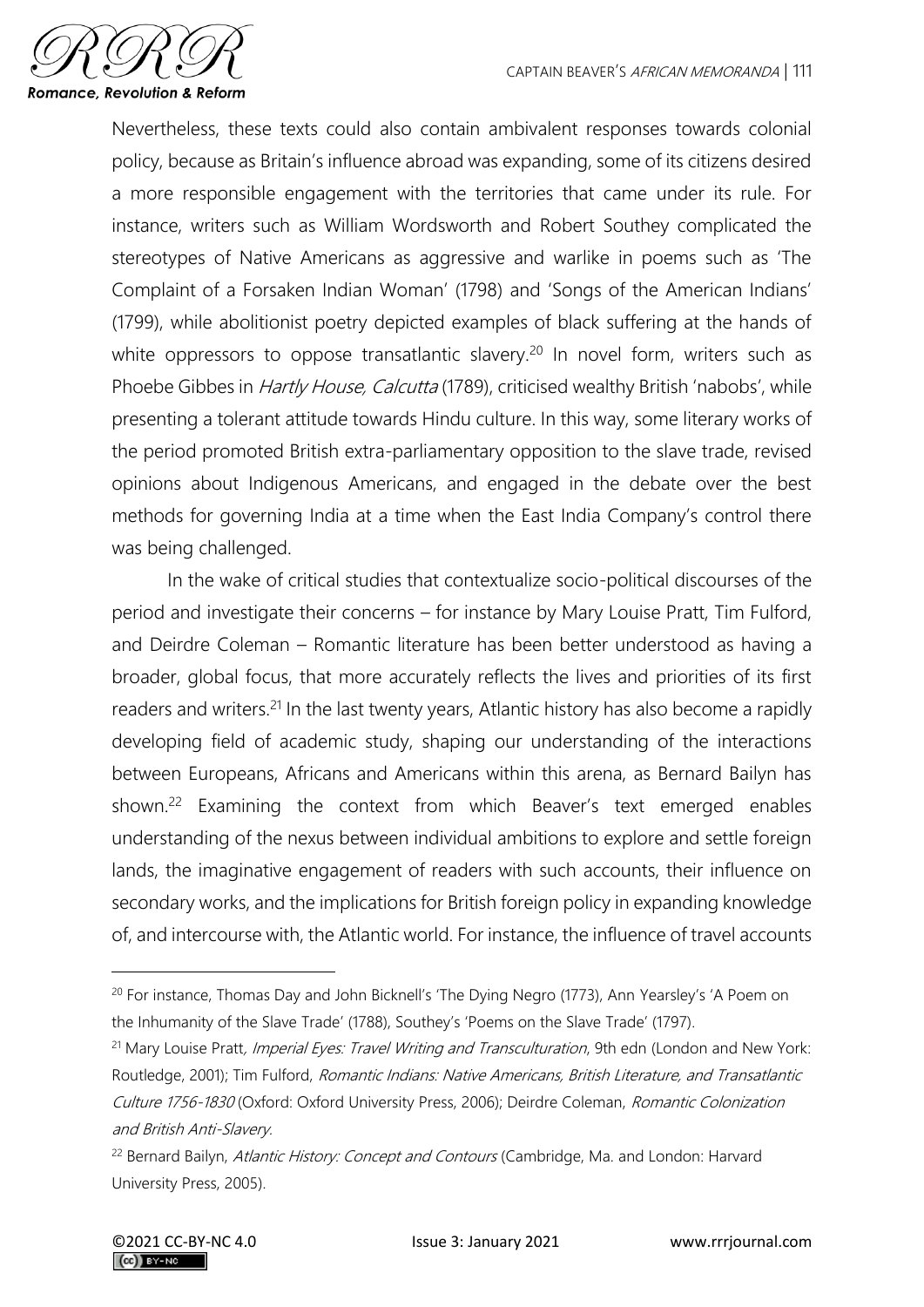

and colonial narratives on British writers and thinkers during the nineteenth century can be seen in the documented responses to reading Beaver's journal by Robert Southey, Dorothy Wordsworth, and John Stuart Mill. Southey's engagement with the journal in particular, demonstrates how this nexus of influence operated. As a writer for the Quarterly Review for thirty years, Southey specialised in travel-writing, narratives of exploration, and colonial discourse, and first-hand accounts such as Beaver's fed directly into his published opinions on how to colonise Africa. In 1809 Southey recorded that 'I have lately been much delighted with the "African Memoranda" […] where Beaver himself did all that it was possible for man to do, and, I believe, more than it would have been possible for any other man in the world to have done'.<sup>23</sup> When he reviewed Smyth's Life and Services of Captain Philip Beaver twenty years later, Southey referred to the Bolama scheme again as evidence for his opinion that 'it is from negroes and mulattos, trained in European civilization, that the civilization of Western Africa must come; and proper colonists, fitted by such training, as well as by constitution, will be raised up in the course of one generation'.<sup>24</sup> Southey adopts Beaver's socio-economic model of engagement with Africans, but extends it further to envisage them not just as partners in a 'legitimate commerce' with Britain, but as colonial subjects; a prediction that would come to fruition in many parts of Africa during the nineteenth century.<sup>25</sup> As a prominent man of letters, Southey's poetry and journalism were directly influenced by accounts such as Beaver's, thereby demonstrating the importance of resurrecting Romantic-period travel narratives and colonial discourses for modern readers.<sup>26</sup> The significance of these forms of writing needs to be recognised, because their influence often extended beyond the confines of disciplinary boundaries by being absorbed and

<https://romantic-circles.org/editions/southey\_letters/Part\_Three/index.html> [Accessed: 28/12/2020].

<sup>&</sup>lt;sup>23</sup> The Collected Letters of Robert Southey, Part 3: 1804-1809, eds Carol Bolton and Tim Fulford, Romantic Circles: Letter 1569, 20 January 1809

<sup>&</sup>lt;sup>24</sup> Robert Southey, 'Life and Services of Captain Beaver', *Quarterly Review*, 41.82 (November 1829, 375-417 (p.391).

 $25$  See also Carol Bolton, *Writing the Empire: Robert Southey and Romantic Colonialism* (London: Pickering and Chatto, 2007) pp.62-6.

<sup>&</sup>lt;sup>26</sup> As part of this ongoing twenty-first century recovery of texts once familiar to Romantic-period readers and writers, my scholarly edition of *Captain Philip Beaver's African Journal* is being published by Anthem Press in 2022.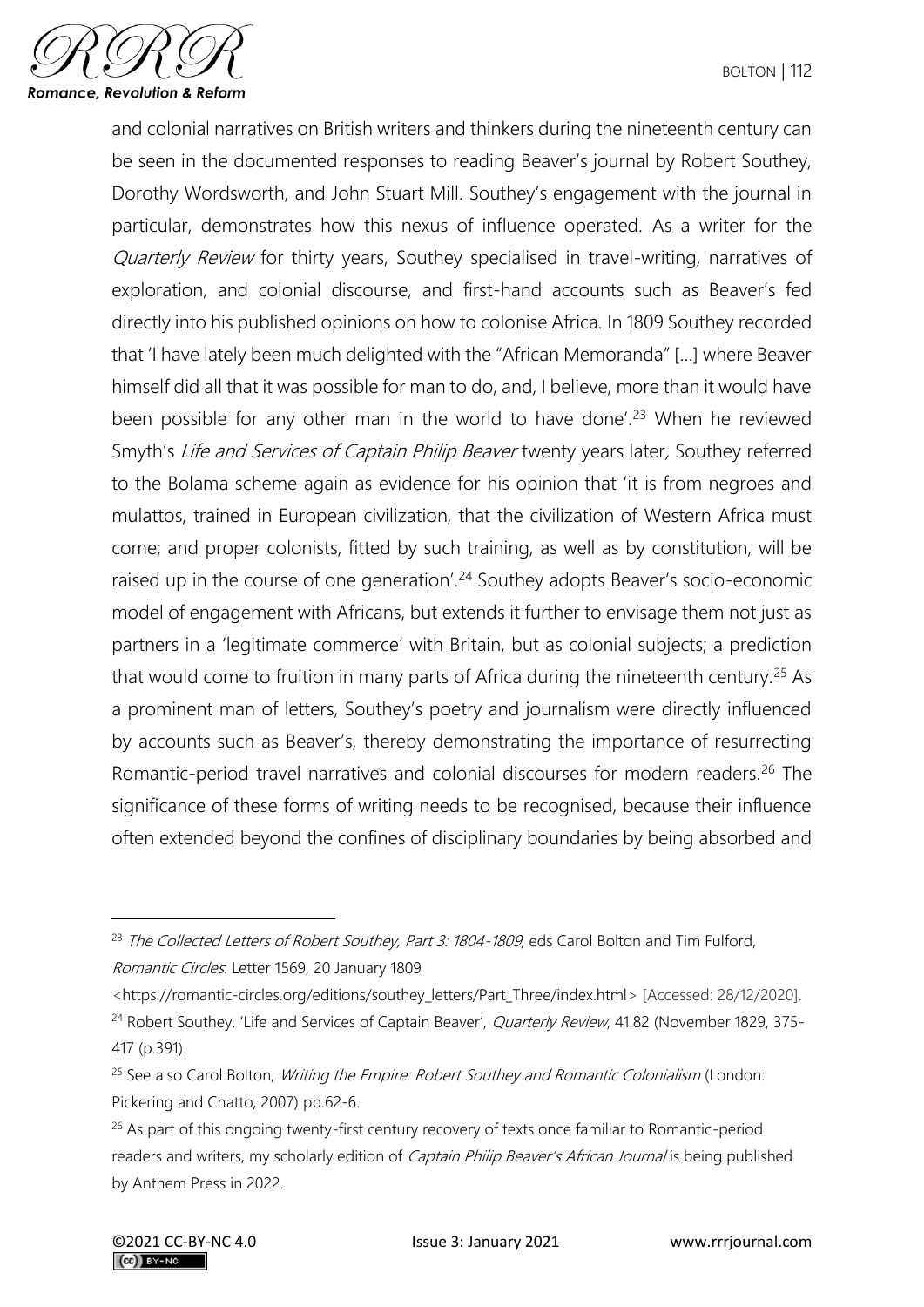

re-worked for other kinds of audiences (as in Beaver's case) so disseminating the ideas within them more widely.

While eighteenth-century European explorers and navigators were mapping the peripheries of the African continent and sharing their discoveries with readers through their narratives, the blank spaces of its interior on charts such as those made by the cartographer Aaron Arrowsmith, still justified its designation as the 'dark continent'. British interest in exploring the interior resulted in government-led and individually sponsored journeys across it, such as those by James Bruce in the 1760s and 70s, and Mungo Park in the 1790s. The African Association, founded in 1788 and led by Joseph Banks, sponsored Park's journey as well as other expeditions to gain scientific and geographical knowledge of Africa. So, when Beaver was put on half pay by the navy in 1791, after anticipated conflicts with Spain and Russia had not emerged and before the war with France, he concocted a similar scheme to cross the African continent on foot.<sup>27</sup> That was until he met the abolitionist Henry Hew Dalrymple, who had been appointed by the Sierra Leone Company to govern their settlement at Freetown. The colony of Sierra Leone was founded in 1787 to provide a home for Africans freed from slavery. These first settlers were impoverished black people from London, many of whom had been slaves in America before being emancipated by the British at the end of the American War of Independence (1775-1783).<sup>28</sup> The nascent colony struggled with the climate, lack of food and shelter, administrative problems, and high mortality rates. When the Sierra Leone Company took control of it in 1791, its first directors included the prominent abolitionists Thomas Clarkson and Granville Sharp; Henry Thornton (a politician and banker); the parliamentarian, William Wilberforce; as well as two naval officers.<sup>29</sup> As Bronwen Everill has demonstrated, the 'association of key British humanitarians, colonizationists, missionaries, naval officers, and parliamentarians' that

 $27$  Romantic-period expeditions to establish geographical or scientific knowledge of unknown territories, were often carried out by half-pay officers from the army or navy whose services were not required during peace time.

<sup>&</sup>lt;sup>28</sup> Stephen J. Braidwood, *Black Poor and White Philanthropists: London's Black and the Foundation of* [the Sierra Leone Settlement 1786-1791](https://www.amazon.co.uk/Black-Poor-White-Philanthropists-Foundation/dp/0853233772/ref=sr_1_1?dchild=1&keywords=9780853233770&linkCode=qs&qid=1601128668&s=books&sr=1-1) (Liverpool: Liverpool University Press, 1994) p.80.

<sup>29</sup> Schwarz, 'Commerce, Civilization and Christianity', p.255.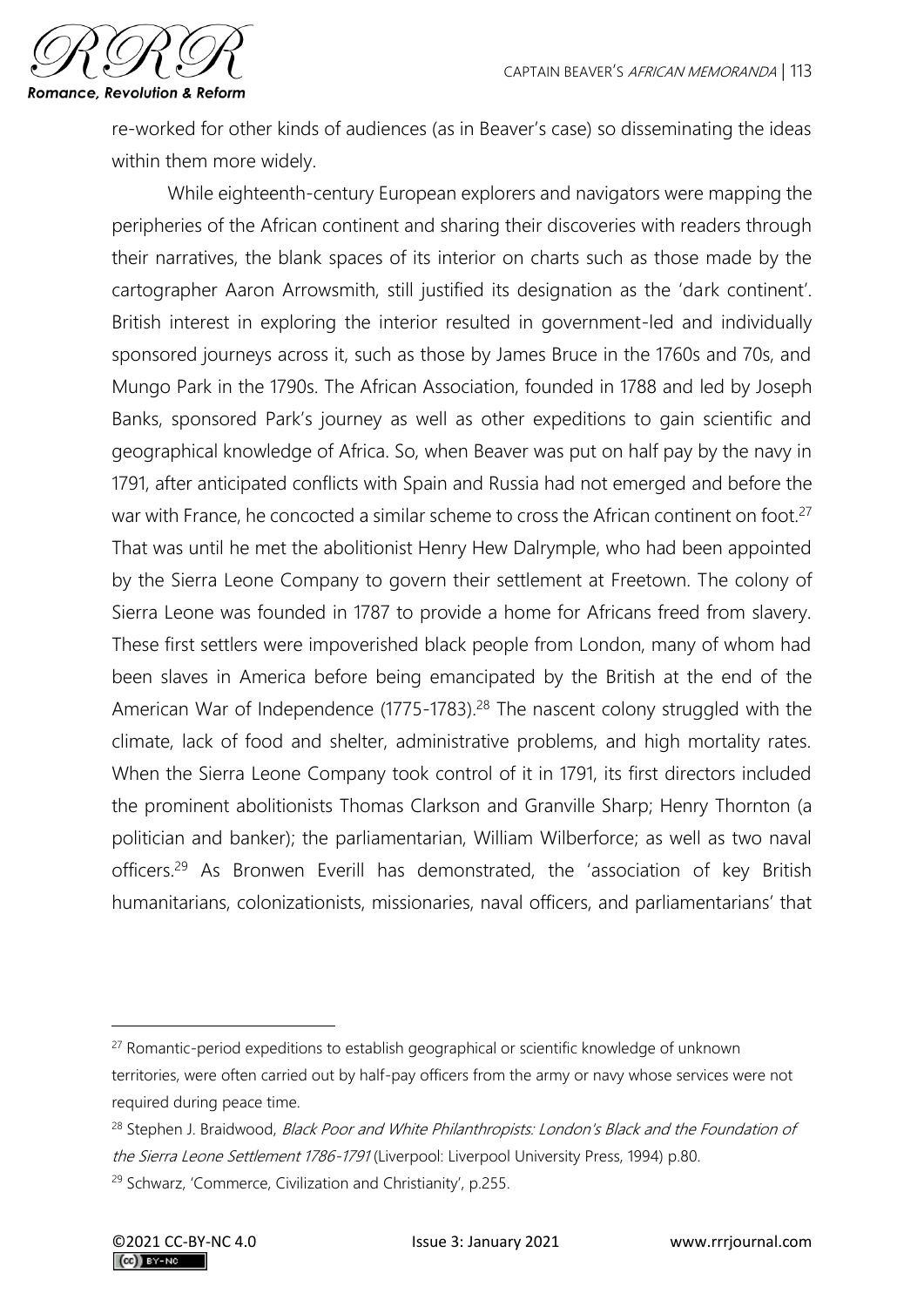

forged such projects through 'close connections and tight networks', were essential in determining 'the type of civilizing mission that would later develop'.<sup>30</sup>

Dalrymple was no doubt appointed as the colony's governor because he was a man of high ideals who was committed to ending slavery, after his military service in the slave station of Goree in West Africa, as well as from his upbringing on a Caribbean plantation in Grenada. He believed that Africans could be taught to be as industrious as Europeans, and on inheriting his family's plantation in 1788 he freed all the slaves to prove his point, also testifying as a witness to the evils of slavery in the British Parliament.<sup>31</sup> Beaver was approached by Dalrymple to join the enterprise because of his 'military and nautical knowledge', a proposal to which he instantly acceded:

It was a plan so congenial to my mind, that a second was not required to hesitate; and my own plans [to cross Africa] being too expensive for my purse were given up. I knew nothing of what would be expected from me, nothing of the plan, except that it was benevolent and humane. All that I knew was, that a colony was to be established; and among uncivilized tribes; and that was enough for me.<sup>32</sup>

However shortly after meeting Beaver, Dalrymple disclosed that 'I am no longer governor of Sierra Leone; I have disagreed with the directors; and have nothing more to do with them<sup>'33</sup> As a result, Dalrymple came up with a new plan. Having heard Bolama described 'by a director of the French Senegal Company [as] exceedingly favourable', it was decided on 'as a proper place for making an establishment'.<sup>34</sup> The 'Bulama Association', as the six founding members of the scheme who met at Old Slaughter's Coffee House in London came to be known, drew up a radical constitution to define the new colony with a republican government in which 'sovereignty resides in the people'.<sup>35</sup> They embraced universal adult male suffrage, regardless of wealth or race, 'provided they were not indented servants or domestics receiving wages, or

<sup>&</sup>lt;sup>30</sup> Bronwen Everill, *Abolition and Empire in Sierra Leone and Liberia* (Basingstoke: Palgrave Macmillan, 2012), p.18.

<sup>&</sup>lt;sup>31</sup> Abridgement of the Minutes of the Evidence, Taken Before a Committee of the Whole House to Whom it was Referred to Consider of the Slave-Trade (London: House of Commons, 1789-91).

<sup>&</sup>lt;sup>32</sup> Beaver, African Memoranda, p. xiii.

 $33$  Ibid.

<sup>34</sup> Beaver, African Memoranda, p.xiv.

<sup>35</sup> Ibid., p.431.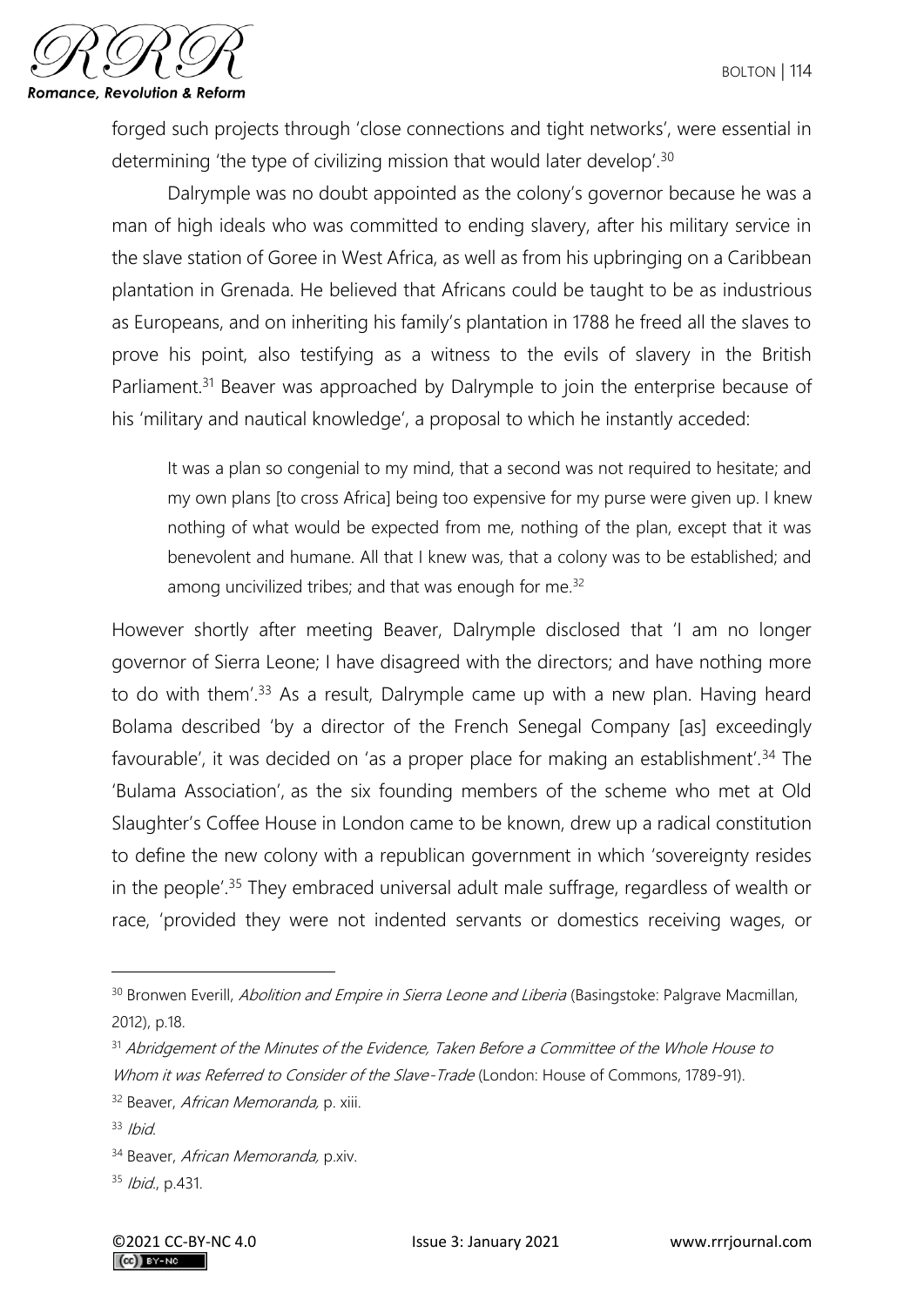

mendicants'.<sup>36</sup> Absolute freedom of religious belief was established in the colony, and of course owning slaves was outlawed.

The colonists intended to grow the same kinds of tropical produce that generated income through the slave trade: sugar, cotton, and indigo for instance, but rather radically for the time—through hiring African workers and paying for their labour. In this regard they were influenced by the commercial ideas of Malachy Postlethwayte and John Fothergill, who in the late-eighteenth century lent substance to the arguments of abolitionists that the slave trade could be eradicated in Africa by European intervention. Postlethwayte, as Christopher Leslie Brown has shown, claimed 'that a British empire in Africa could liberate the continent from the horrors of the Atlantic slave trade' and establish 'a friendly, humane, and civilized commerce' there instead.<sup>37</sup> Fothergill, a Quaker physician and abolitionist, argued that instead of enslaving Africans to labour 'by the dread of torture' in the West Indies, they should be 'employed as servants for hire' in their own country.<sup>38</sup> Such ideas were also mooted in other parts of Europe. For instance, as Pernille Røge has demonstrated, French physiocrats 'proposed relocating the production of sugar, coffee and other colonial cash crops to Africa where free local labourers could cultivate it with European encouragement'.<sup>39</sup> The establishment of Danish plantations on the Gold Coast of Africa from 1788 onwards, came out of a similar 'shift in focus which occurred in Abolitionist thought from European to African initiative'.<sup>40</sup> Such ideas were also promoted by Wadstrom in Sweden and Britain, as already demonstrated, and were embraced by the Bolama colonists who also intended to promote the abolition of slavery by forging a

 $36$  Ibid., p.425.

<sup>&</sup>lt;sup>37</sup> Christopher Leslie Brown, *Moral Capital: Foundations of British Abolitionism* (Chapel Hill: University of North Carolina Press, 2006) p.272. See also Brown's 'The Origins of "Legitimate Commerce"', in Law, Schwarz and Strickrodt (eds), Commercial Agriculture, the Slave Trade and Slavery in Atlantic Africa, pp.138-57.

<sup>38</sup> Deirdre Coleman, Henry Smeathman, the Flycatcher: Natural History, Slavery and Empire in the Late Eighteenth Century (Liverpool: Liverpool University Press, 2018) p.2.

<sup>&</sup>lt;sup>39</sup> Pernille Røge, *Economistes and the Reinvention of Empire: France in the Americas and Africa, c.1750–* 1802 (Cambridge: Cambridge University Press, 2020) p.10.

<sup>&</sup>lt;sup>40</sup> Law, Schwarz, and Strickrodt (eds), Commercial Agriculture, the Slave Trade and Slavery in Atlantic Africa, p.2. See also within this collection: Per Hernæs, 'A Danish Experiment in Commercial Agriculture on the Gold Coast, 1788-93', pp.158-179.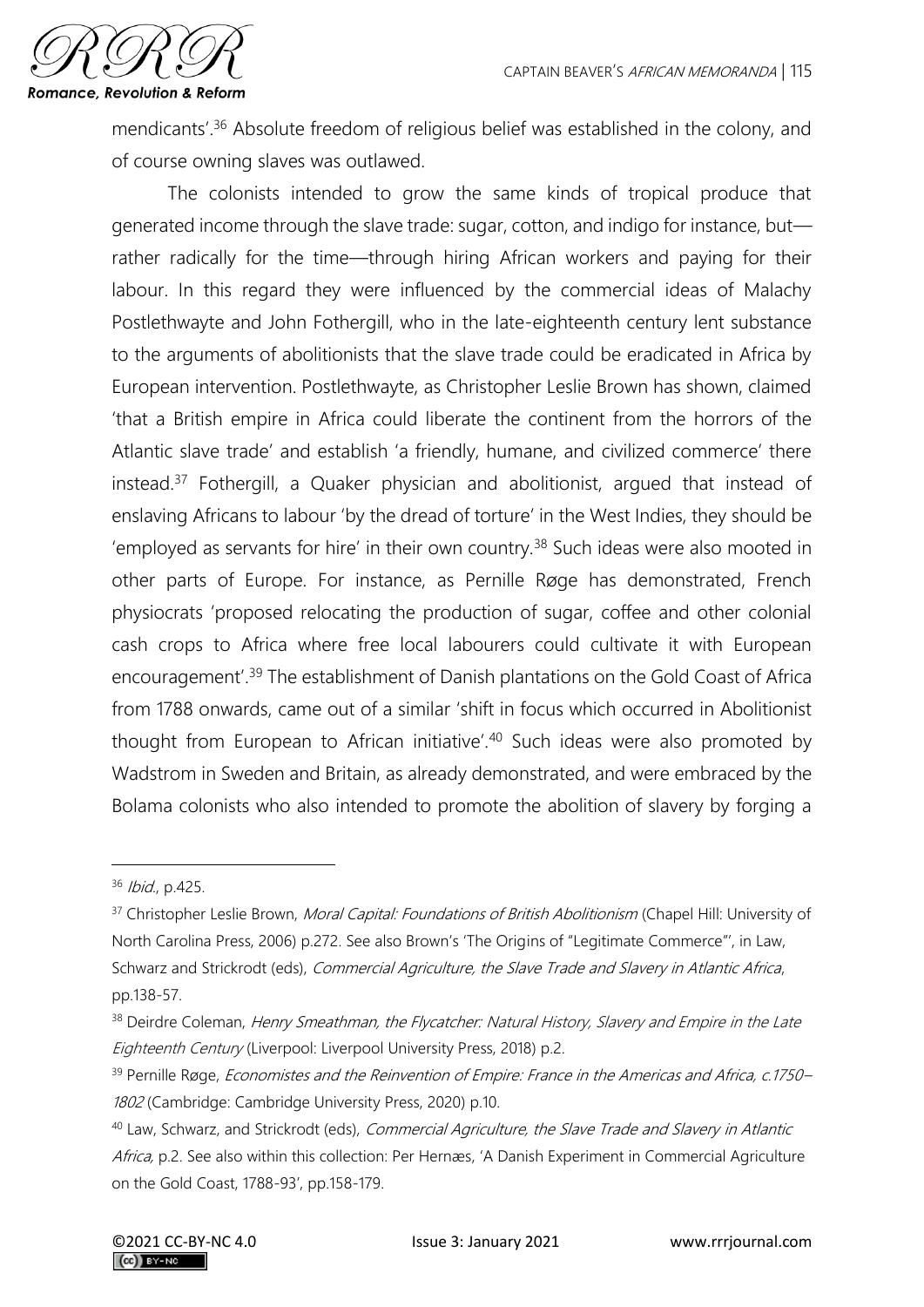

legitimate commercial relationship with Africans: as laid out in the Association's charter.<sup>41</sup>

The charter also stated that in order to prevent any of Bolama's individual landowners becoming wealthier than the others (and thereby creating a dominant plantocracy, as in the West Indies) there would be an equitable division of property, with only one African labourer allowed to be hired per forty acres of land.<sup>42</sup> They also pledged only to settle where they could purchase land from local people, rather than seizing it from the inhabitants. As was the case for many such enterprises, the committee advertised for subscriptions, which mostly came from people living in London and Manchester. Their payments were given in exchange for land ownership in the new colony. Absentee subscribers paid £60.00 per 500 acres, and colonist subscribers paid £30.00 for the same amount of land.<sup>43</sup> The scheme quickly gained in popularity with nearly half the subscribers coming from Manchester, home of the earliest factories in England and with a strong community of support for the abolition movement. The idea of new opportunities abroad for working-class people must have been attractive at a time when a fifth of babies in London died during infancy and adults were unlikely to live past their early thirties.<sup>44</sup> No doubt the Bulama Association's liberal principles were also welcomed because they allowed any man to join the governing council, whatever their religion or status. Among the colonists was one black male, James Watson, and fifty-eight female subscribers, including seventeen who signed up as 'personal servants.<sup>45</sup> It seems these women were similarly motivated by anti-slavery ideals, as one of the subscribers was Ulrica Wadstrom, who clearly shared her husband's 'sincere desire to communicate to the injured nations of Africa, the blessings of civilization'.<sup>46</sup>

<sup>&</sup>lt;sup>41</sup> The British colony of Senegambia (established in 1765) also focused on trade in African commodities. Despite lacking the abolitionist principles of later colonial enterprises, it 'also helped to popularize the idea of a commercial alternative to the slave trade'. Law, Schwarz, and Strickrodt (eds), Commercial Agriculture, the Slave Trade and Slavery in Atlantic Africa, p.17.

<sup>42</sup> Beaver, African Memoranda, pp.427-8.

<sup>43</sup> Ibid., p.419.

<sup>&</sup>lt;sup>44</sup> Billy G. Smith, *Ship of Death: A Voyage that Changed the Atlantic World* (Yale: Yale University Press, 2014) p.36.

<sup>45</sup> Ibid., p.40.

<sup>46</sup> Wadstrom, An Essay on Colonization, II, p.173.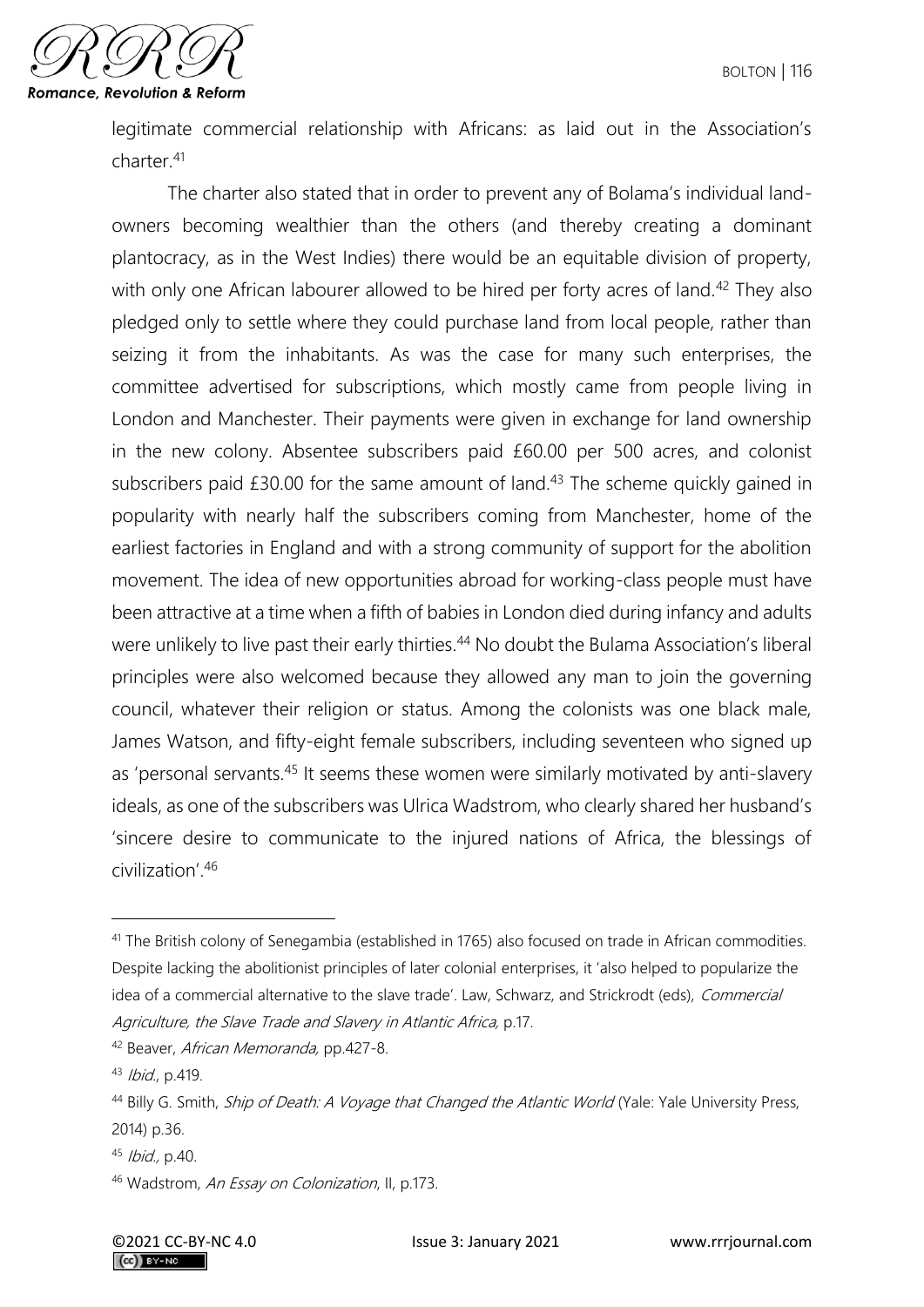

While Dalrymple obviously embraced these high-minded ideals, and his reformist principles convinced his fellow Association members to join the scheme, he lacked skills as a pragmatist or planner and there were significant weaknesses in the venture that led to its downfall. Beaver later described him as a 'dreamer of dreams' who was incapable of achieving anything difficult.<sup>47</sup> Once in Africa, Dalrymple must have realised how hard it would be to put their plans into practice, leaving on the first ship out again two months later and dying shortly after his return to England in 1795. Idealistic in tenor, the Association's coffee-house meetings had also failed to appreciate that nobody, including Dalrymple, knew where the island was. Nevertheless, they set sail with the colonists on three ships, with the first arriving at Bolama by the end of May 1792. Due to calamitous events on their arrival, which saw several of the settlers dead, injured or sickly within a few weeks, many of the colonists returned home, and by July 1792 there were only ninety inhabitants left on the island. In November of that year, due to further deaths and departures, only twenty-eight remained. A year later Beaver was one of five men left on the island, with only he and one other being original subscribers.

One of the reasons given by Beaver for the scheme's failure was that as they prepared to leave in April 1792, the colony had still not been given a charter by the government that approved its constitution. This was ostensibly because the funding for the colony was considered to be insufficient, but it is likely that the pro-slavery Home Secretary, Henry Dundas, was alarmed by their proposal.<sup>48</sup> Certainly Wadstrom's account of the settlement laments the 'interference of the Ministry', which 'sent an order to detain them, till certain articles in the constitution, or agreement of the colonists, were renounced', and Dalrymple was forced to return to London to appeal against the decision.<sup>49</sup> It appears that in the highly charged political atmosphere of the French Revolution, the British government were suspicious of the democratic principles of their charter, which espoused common ownership of property and contained hints of Spencean agrarian radicalism.<sup>50</sup> Beaver's journal bears witness to the turbulent political

<sup>&</sup>lt;sup>47</sup> Beaver, African Memoranda, p.82.

<sup>48</sup> Smith, Ship of Death, p.4.

<sup>49</sup> Wadstrom, An Essay on Colonization, II, p.297.

<sup>50</sup> Thomas Spence (1750-1814) believed 'that landownership lay at the root of all injustice, inequality and economic exploitation [and] argued for land nationalization in England'. When faced with the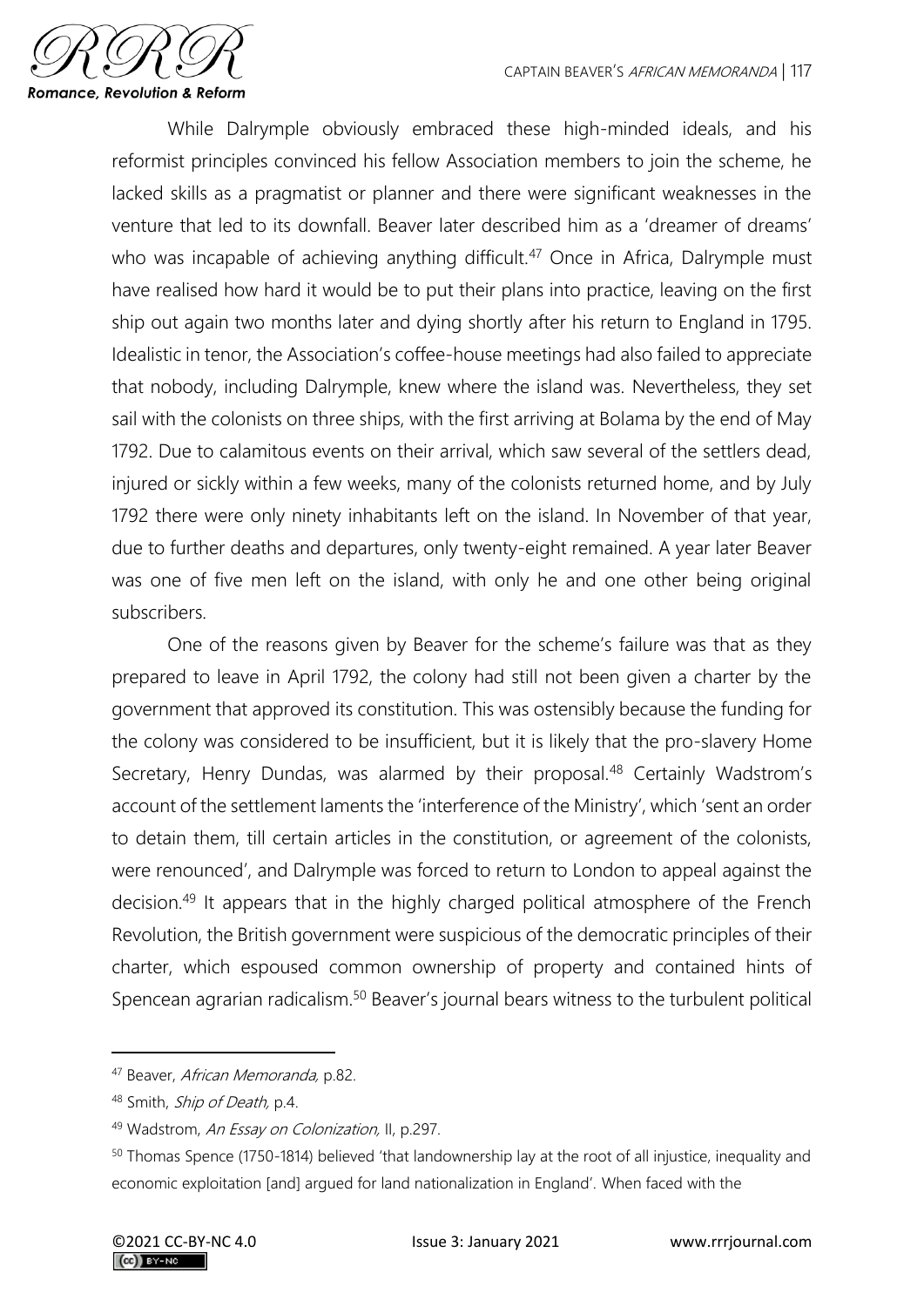

environment of the 1790s, when British reformists came up against Pitt's repressive government, not only at home but also in new dominions abroad, where their improving principles were still seen as ideological sabotage by the administration. In contrast, in the Sierra Leone colony, where on its initiation in 1792 its settlers were made up of 'over 1,100 self-liberated slaves' from the American War of Independence, such revolutionary principles were not countenanced.<sup>51</sup> As a result of the Bolama venture's reformist charter, its ships eventually left without official sanction, an issue that would cause problems for the settlement's leaders who lacked the authority to control the enterprise and its participants. There was no legitimacy to land claims and contracts in the colony, and little hope of protection from the British navy in the future if it was needed.<sup>52</sup> Beaver also came to realise that the scheme's failure to obtain a charter was partly to do with the composition of the Bolama council itself. Though the number and configuration of the council members changed rapidly over the winter of 1791 and spring of 1792, as their plans were formalised—growing from six to nine and then thirteen—the majority were ex-military men or half-pay officers who were stood down during peace time. Dalrymple and John Young had been army officers, Sir William Halton was a captain in the militia, John King was a lieutenant of marines, and Robert Dobbin, Richard Harcourne, and Beaver were naval lieutenants. Though they had more influential supporters, namely the merchant and politician Paul Le Mesurier—one of the 'appointed trustees for the [Bolama] concern in England', MP for Southwark between 1790-1796, and later Lord Mayor of London (1793-1794)—they lacked the political clout of the Sierra Leone Company.<sup>53</sup> This colony in contrast, had several prominent

<sup>52</sup> Smith, *Ship of Death*, p.5.

impracticalities of such a scheme in his own country, he laid out his plans for a fictional utopian colony in Crusonia, or Robinson Crusoe's Island of 1782. Deirdre Coleman, 'Bulama and Sierra Leone: Utopian Islands and Visionary Interiors', in Islands in History and Representation, eds Rod Edmond and Vanessa Smith (London: Routledge, 2003) pp.63-80 (pp.64-5).

<sup>51</sup> Schwarz, 'Commerce, Civilization and Christianity: The Development of the Sierra Leone Company', p.252. See also Bruce L. Mouser's 'African Academy: Clapham 1799-1806', History of Education, 33.1 (2004) pp.87-103, which Schwarz draws on to make this point

<sup>53</sup> Andrew Johansen, A Geographical and Historical Account of the Island of Bulama, with Observations of its Climate, Productions, etc. and an Account of the Formation and Progress of the Bulama Association, and of the Colony Itself (London: printed for Martin and Bain, 1794), p.5. Though this account predates Beaver's, it draws on his unpublished journal and other source material provided by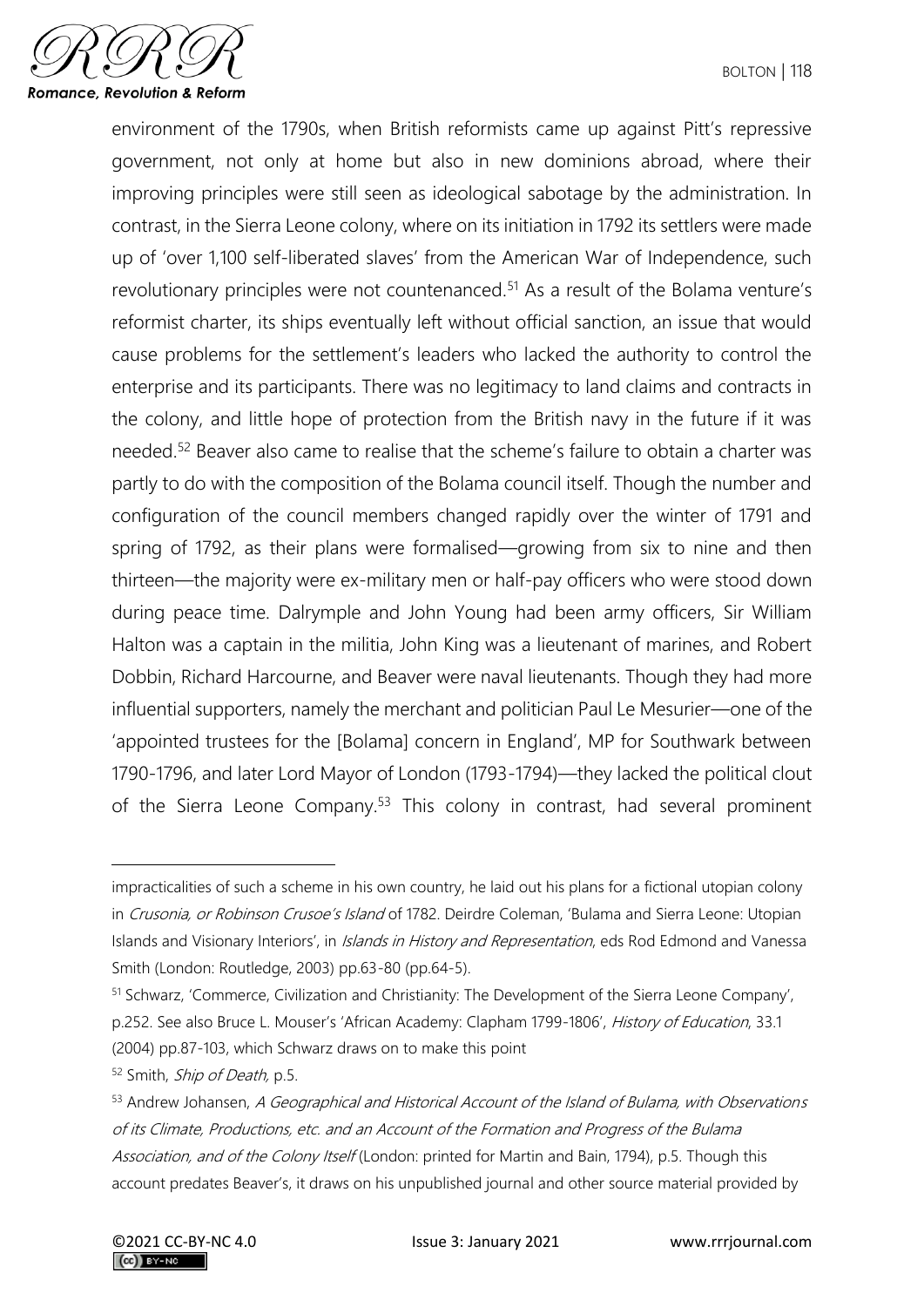

campaigners and parliamentary lobbyists working to assist them in obtaining a government charter, so adding further weight to Everill's theory that networks of influential abolitionists, politicians and businessmen were necessary to the success of such ventures. Beaver's journal is testament to the consequences of this absence of collaborative support and highlights a significant difference between the planning and financing of the Bolama and Sierra Leone colonies.

Another difference between the two colonies becomes clear in Beaver's account of Dalrymple's rift with the Sierra Leone company directors, which was due to his recruitment of military men for the scheme when they wanted to 'create a nonmilitarized colony'.<sup>54</sup> Beaver reports that 'far from wishing persons of our description to go out, we were of all others those whom they most wished to avoid', despite being 'persons of liberal minds and manners'.<sup>55</sup> No doubt lack of employment in their professions was a motive for joining the Sierra Leone and then the Bolama scheme, as in Beaver's case. But as Mary Wills has shown 'British naval strategy in the eighteenth century was heavily concentrated on the West Indies, to protect the valuable sugar industry that was dependent on slave labour', and many sailors therefore had exposure to the evils of plantation slavery, or had served on slave ships themselves prior to naval service.<sup>56</sup> Beaver, for instance had served in the West Indian fleet from 1778 to 1783, and 'the breadth of his naval voyages had provided him with an appreciation of other cultures'.<sup>57</sup> His liberal political principles were further developed through a long period of self-education (between 1783 and 1791) during which he studied the writings of prominent philosophers and thinkers.<sup>58</sup> So even before the naval blockade of slave ships along the African coast after 1808, many naval (and indeed army) officers had served in locations where they saw slavery first-hand, leading to their abolitionist convictions. The fact that so many ordinary British people were prepared to support abolitionist strategies demonstrates the strong anti-slavery sentiment in society

him, as does Wadstrom's *Essay on Colonization*. Johansen also published the Prospectus for the Bolama colony (see Coleman, [Romantic Colonization and British Anti-Slavery,](https://www.amazon.co.uk/Romantic-Colonization-Anti-Slavery-Cambridge-Romanticism/dp/0521102715/ref=sr_1_4?dchild=1&keywords=deirdre+coleman&qid=1590844298&s=books&sr=1-4) p. 82).

<sup>54</sup> Smith, Ship of Death, p.47.

<sup>55</sup> Beaver, African Memoranda, pp.xiii-xiv.

<sup>56</sup> Mary Wills, Envoys of Abolition: British Naval Officers and the Campaign Against the Slave Trade in West Africa (Liverpool: Liverpool University Press, 2019) p.10.

<sup>&</sup>lt;sup>57</sup> Smith, *Ship of Death*, p.49.

<sup>58</sup> Smyth, The Life and Services of Captain Philip Beaver, p.44.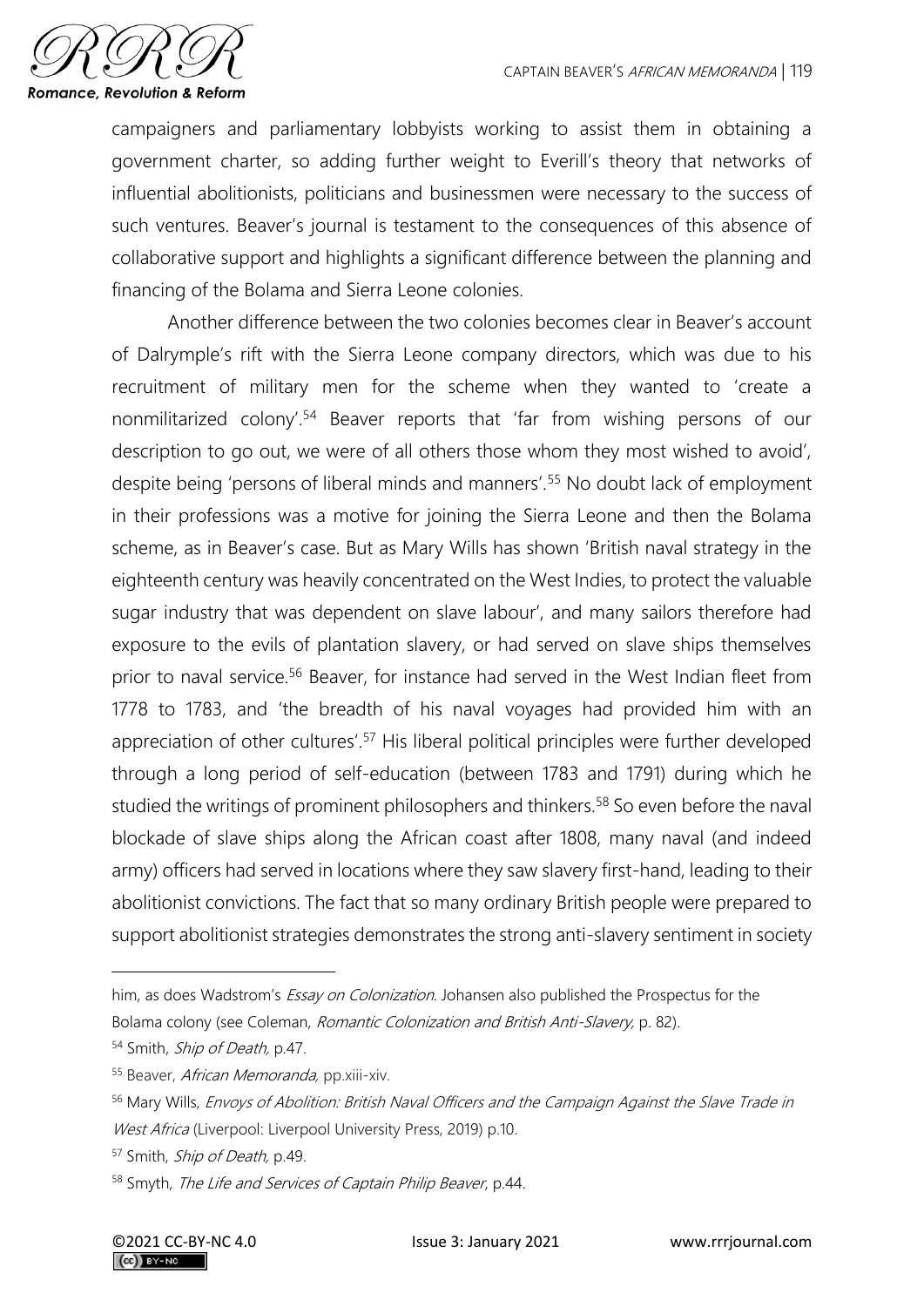

by the end of the eighteenth century. However, the Bolama venture shows how these military personnel, who had witnessed the slave trade first-hand, translated their distaste for it into a practical scheme to oppose the government's pro-slavery policy.

This uniting factor among the Bolama council members, however, could not make up for the lack of strategists among them and the absence of political support for the colony. A further reason for its failure was that the delays caused by waiting for government approval prevented the settlers from arriving until the rainy season had begun. On arrival they soon lamented the lack of carpentry tools or house-building skills among the settlers, and 'not carrying out with us the frame of one or more large houses, to shelter the people immediately on their arrival, was a fatal error'.<sup>59</sup> The colonists' frequent exposure to the extremes of tropical weather, debilitating bouts of fever, and fear of attacks from their African neighbours, compounded their problems. Beaver's fiercest criticism of the venture, however, was in having brought out 'men of the most infamous character and vicious habits' for which he provides anecdotal evidence.<sup>60</sup> None of the colonists were vetted prior to signing up and it turned out that some of them had criminal convictions, with the courts giving them the choice of serving a prison sentence or going on the Bolama voyage.<sup>61</sup> In fact many of these settlers had already been rejected from the Sierra Leone venture because of their 'bad character'.<sup>62</sup> It is a little-known aspect of British colonial history, that when the American War of Independence prevented the British transportation of convicts to the thirteen colonies and before Botany Bay was proposed as a penal colony, sending British convicts to West Africa was seen as a method for creating settlements there. According to Philip Curtin, 'the initial plan was to use the Gambia […] It was a mixture of dumping, pure and simple, along with the hope for the development of tropical agriculture'.<sup>63</sup> Therefore, it is easy to see why the British government, who had adopted this policy in 1784, sanctioned the 'transportation' of undesirable characters as members of colonial projects. It eased the pressure on prisons at a time of economic difficulty, offering

<sup>59</sup> Beaver, African Memoranda, p.310.

<sup>60</sup> Ibid., p.494.

<sup>&</sup>lt;sup>61</sup> Smith, *Ship of Death*, pp.36-7.

<sup>62</sup> Coleman, 'Bulama and Sierra Leone: Utopian Islands and Visionary Interiors', p.66.

<sup>&</sup>lt;sup>63</sup> See Philip D. Curtin, *The Image of Africa: British Ideas and Action, 1780-1850*, 2nd edn, 2 vols (Madison, WI: University of Wisconsin, 1973) I, p.92.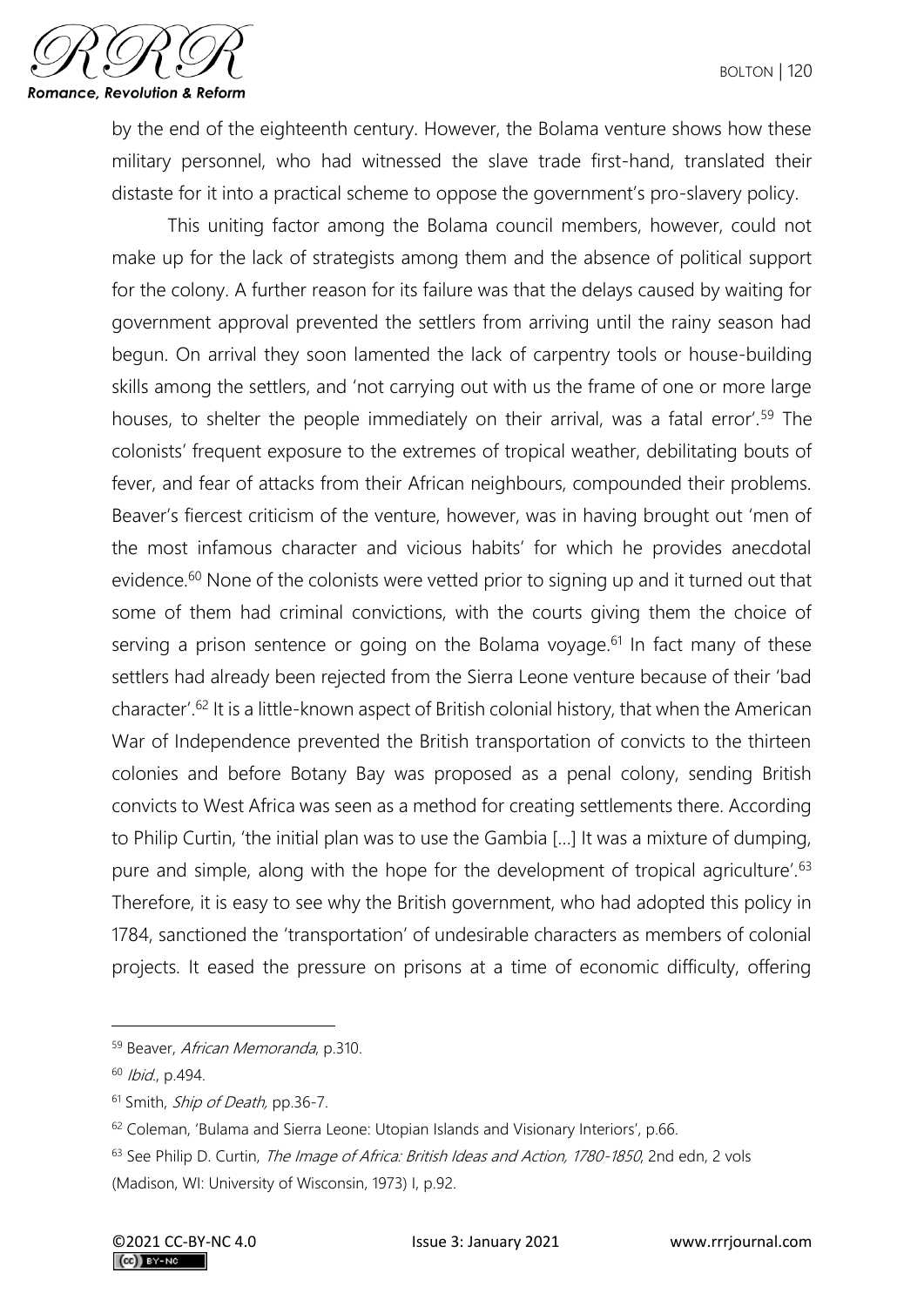

working class people 'one of the few viable alternatives to life in a factory, in poverty, in jail – or all three'.<sup>64</sup> Nevertheless, the calibre of many of these settlers was a deep disappointment to Beaver, who was strongly committed to the middle-class values of self-improvement and hard work and espoused these values to others, judging his fellow colonists by his own principles. As Michael J. Braddick points out, where new 'societies developed and diversified […] they did not necessarily do so in isolation from the homeland. In fact, in many ways they drew on English values and practices in order to cope with growing complexities overseas'.<sup>65</sup> Beaver's attempt to institute such 'values and practices' were naval in nature, and he laid out regulatory terms under five headings to which all the colonists had to agree. These were based on the 'constitution which they had all signed in England', and imposed discipline and cleanliness on the colonists, as well as 'public prayers being read, to the whole community every Sunday morning'.<sup>66</sup> However Beaver reports that most of them 'were dissipated vicious characters […] who required the strong hand of the law to keep them within the bounds of decency and decorum'.<sup>67</sup>

The most disastrous factor for the colony, however, was the high mortality rates among the settlers, at a time before modern epidemiology had identified the causes and treatment of tropical diseases. According to Billy Smith, the newly arrived colonists killed and ate several monkeys without knowing they 'harboured a vicious strain of yellow fever, circulated among them by mosquitoes that infested the mangrove swamps of Bolama'.<sup>68</sup> Beaver's account of the frequent deaths is often dismissive, recording them in brief, dispassionate entries that include more mundane information. The journal entries for Sunday 9th and Monday 10th of December 1792, read:

[Sunday 9<sup>th</sup>] Same weather and employment. Died of a fever, and was buried, Mrs. Harwin. Killed a bullock for the colonists. Therm. 88. Three men well. Myself a little

<sup>&</sup>lt;sup>64</sup> Smith, Ship of Death, p. 28; see also Emma Christopher, A Merciless Place: The Lost Story of Britain's Convict Disaster in Africa (Oxford: Oxford University Press, 2011).

<sup>&</sup>lt;sup>65</sup> Michael J. Braddick, 'Civility and Authority', in The British Atlantic World, 1500-1800, David Armitage and Michael J. Braddick (eds), 2nd edn (Basingstoke: Palgrave Macmillan, 2009), pp.113-132 (p.126).

<sup>&</sup>lt;sup>66</sup> Beaver, African Memoranda, p.91, 93.

<sup>67</sup> Ibid., p.152.

<sup>&</sup>lt;sup>68</sup> Smith, *Ship of Death*, p.69.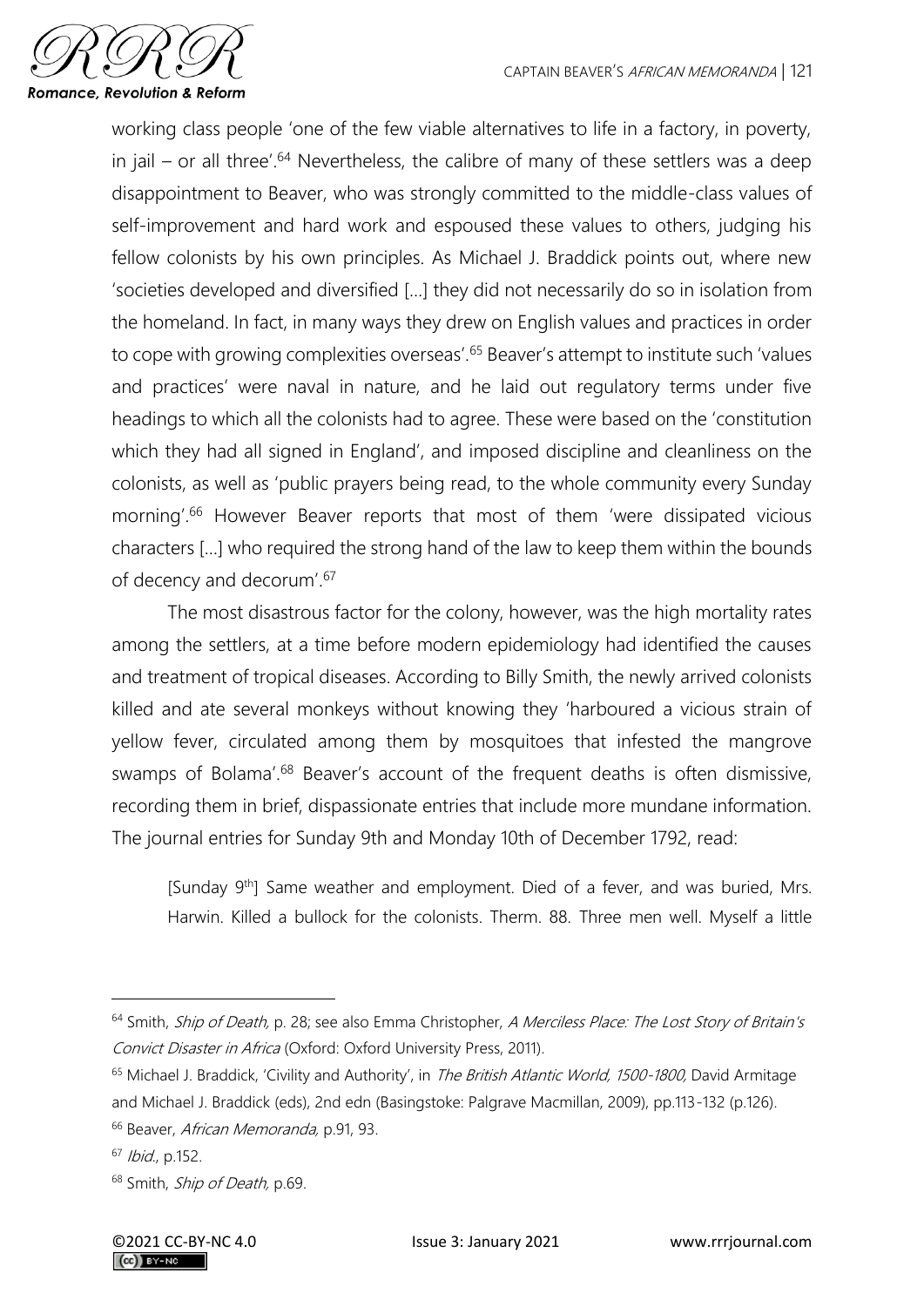

feverish. [Monday 10<sup>th</sup>] Employed as before. Died of fevers, and were buried, Peter Box, Henrietta Fowler, and Hannah Riches. Therm. 90. Three men well. Myself ill of a fever.<sup>69</sup>

Beaver's stylistic brevity reflects the reduced circumstances and depressed state of the colony. But his note-form documentation of events is also a manifestation of his training in scientific, or at least military methods of record-keeping. In Beaver's previous naval roles, he was expected to keep a log of voyages, noting climatic conditions and significant occurrences, with the assumption that he could be held to account for it later as an official document (or here as a published work). As Mary Louise Pratt asserts, such records of travel 'were central agents in legitimating scientific authority and its global project' for European readers; a 'project' that Beaver's account supports in providing information for future colonists.<sup>70</sup> Additionally, by stressing that the creation of a legitimate commerce in Africa will be beneficial to Africans and Britons, Beaver attempts to mitigate the tragedy of this individual colony's fate by anticipating the success of future attempts.

Beaver's account of his time on Bolama is an absorbing testimony of his extraordinary efforts to establish the colony, taking sole leadership of it when others returned to Britain or became ill and died. Despite all these adversities, in an account that approaches mythic dimensions in detailing his efforts to maintain the colony and its survivors, Beaver emerges as a heroic model of reason and self-discipline; though as the situation became more desperate and he suffered frequent attacks of fever, notes of irritability become evident. As a first-person, self-interested record of the Bolama venture, it is obvious that Beaver's intention is to impress future settlers and the British government with his endeavours on behalf of the colony. We need to be aware therefore of the limited, partial nature of his account, in which he is the sole witness to the events described. This is especially the case when we consider that Beaver had to justify imposing a constitution on the colonists that had been rejected by the British government.<sup>71</sup> However, contemporary readers of Beaver's African Memoranda praised

<sup>&</sup>lt;sup>69</sup> Beaver, African Memoranda, p.170.

<sup>70</sup> Pratt, Imperial Eyes, p.29.

 $71$  As Southey states, Beaver 'refused to take charge of the colony till the assembled colonists had agreed to be governed by that constitution which the council had been obliged to disclaim before they left England. Illegal he knew this to be; but he knew it also to be an act of moral necessity', 'Life and Services of Captain Beaver', p.391.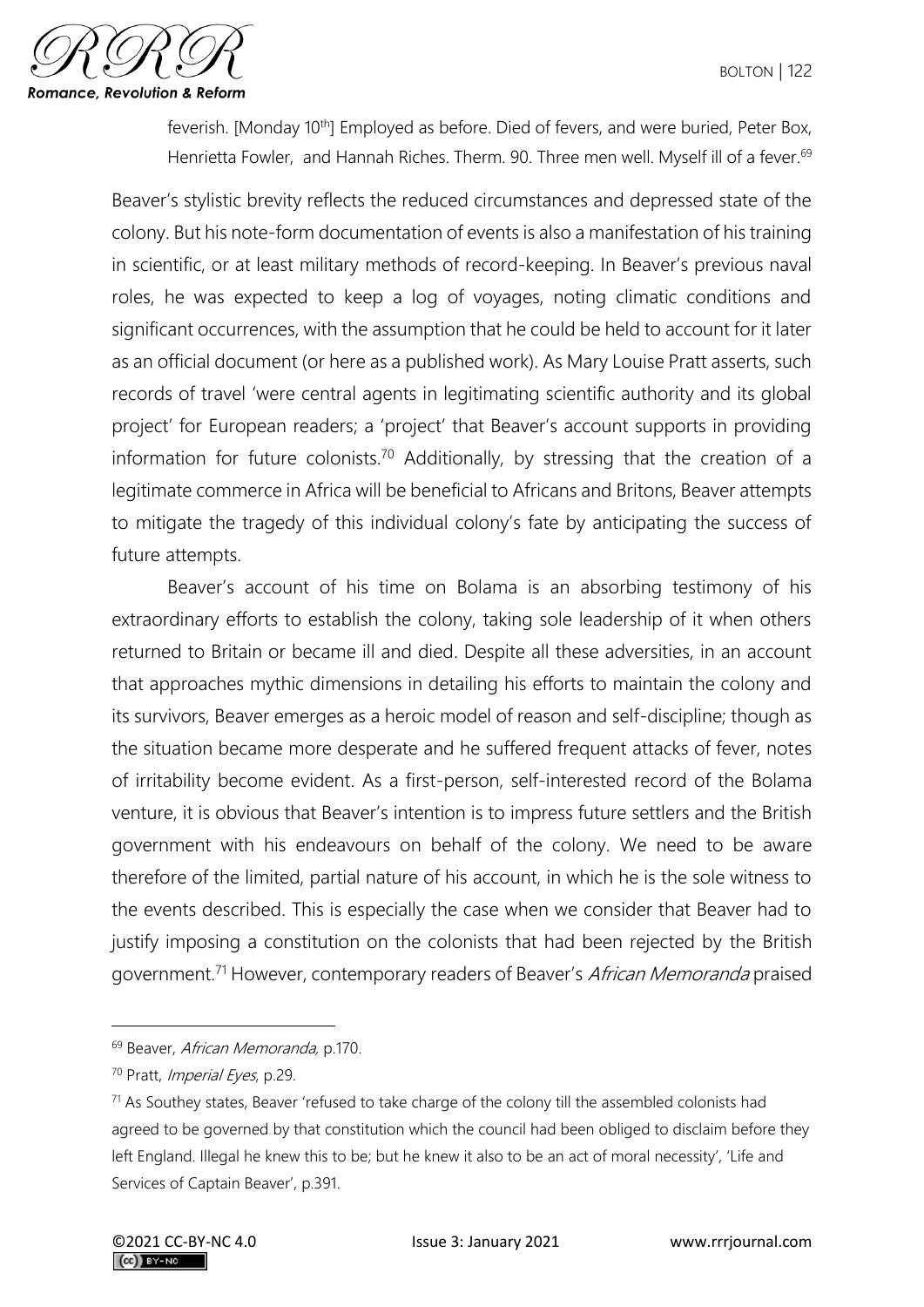

it as 'so plain and unvarnished a tale, that we have no doubts of his veracity, though his hardships and exertions appear to be almost incredible'.<sup>72</sup> According to Thomas De Quincey, Beaver 'was greatly admired by Coleridge and Wordsworth for the meditative and philosophic style of mind exhibited in his book'.<sup>73</sup> Such reviews encapsulate the value to the literary marketplace of travel accounts and colonial endeavours, depicting a rational and reflective protagonist prioritising public service over private good. For instance Mungo Park's published account of his travels was 'an instant success, necessitating two more editions of the book after the first sold out within a week'.<sup>74</sup> Readers were attracted not only to the 'empiricist' knowledge it contained, but the writing style that presented him as 'a reliable witness because he was a disinterested gentleman, free from the desire to gain personally from his testimony'.<sup>75</sup> Despite the first-person nature of their accounts, Beaver and Park prioritise communitarian values, representing their own efforts through a detached and objective narrative voice. Nevertheless, Park's first readers were attracted by frequent moments of Romantic introspection in his work, and in Beaver's account his philosophical reflections and humanitarian principles are also appealing.<sup>76</sup> For instance in contemplating the new skills the colonists have learnt on Bolama, Beaver says, 'although I am not an advocate for Rousseau's mode of educating his Emilius, yet I cannot help thinking that the more practical knowledge one can acquire, the better: it makes a man acquainted with his own resources, and a less dependent being'.<sup>77</sup> To exemplify this point, Beaver lists the specific trades he has learnt in his time on the island, noting new-found skills as a carpenter, brickmaker, tanner, thatcher, rope-maker and architect (among others). Despite the colonists being at odds with the British government in leaving without official sanction, this dispute is forgotten in reading about the enormous exertions made to establish the colony.

<sup>&</sup>lt;sup>72</sup> 'Beaver's African Memoranda', The Monthly Review, 49, (April 1806), pp.356-366 (p. 356).

<sup>&</sup>lt;sup>73</sup> The Collected Writings of Thomas De Quincey, ed. David Masson, 14 vols (Edinburgh: Adam and Charles Black, 1889-90), VIII, p.289, fn.1.

<sup>&</sup>lt;sup>74</sup> Tim Fulford and Debbie Lee, 'Mental Travelers: Joseph Banks, Mungo Park, and the Romantic Imagination', Nineteenth-Century Contexts, 24.2 (2002) pp.117-137, (p.129).

<sup>75</sup> Fulford and Lee, 'Mental Travelers', p.128.

<sup>&</sup>lt;sup>76</sup> See Thompson's, *Travel Writing*, p.118, for his discussion of this aspect of Park's *Travels in the Interior* Districts of Africa (1799).

<sup>77</sup> Beaver, African Memoranda, p.297.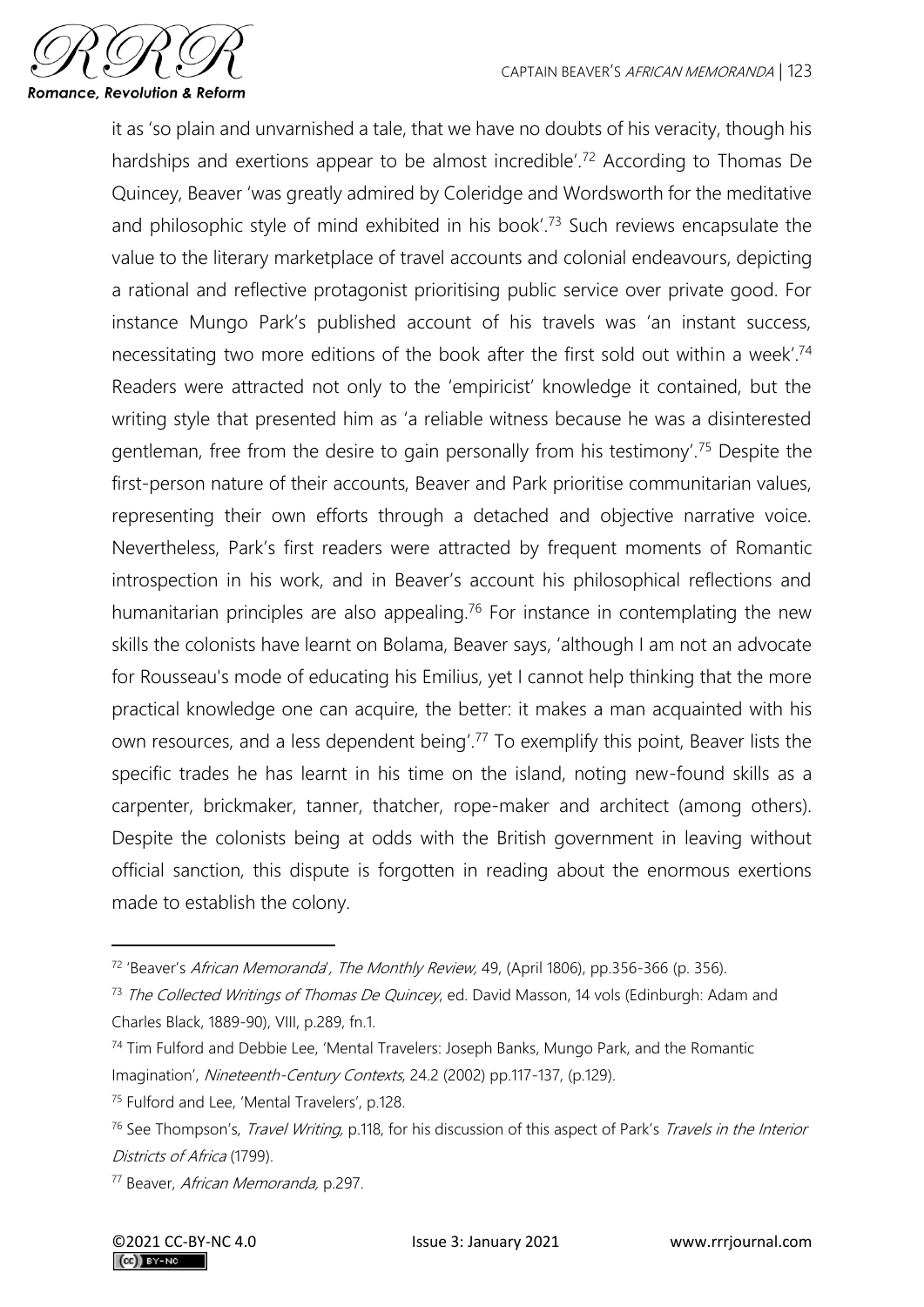

It is therefore easy to see how Beaver and other prominent imperial and military figures became paradigms of national character during an extensive period of European conflict and territorial expansion, especially when represented in print. The most famous example was presented to generations of schoolboys in Southey's Life of Nelson (1813), which was so popular that according to David Eastwood it had 'sold out within a year', with a second edition planned within six months.<sup>78</sup> It was 'reprinted more than any other of [Southey's] works' within his lifetime, and 'in the century after his death it went through more than a hundred impressions'.<sup>79</sup> Other accounts of patriotic endeavour in the service of Britain were published in the aftermath of the Napoleonic Wars, including Southey's ambitious work of naval history, the Lives of the British Admirals (1833-7), and William Henry Smyth's Life and Services of Captain Philip Beaver (1829). While this posthumous biography written by a fellow naval officer did not sell on the scale of Nelson's, it eulogised a man whose 'bright example may serve as a beacon to all those who feel the glow of conscious worth'.<sup>80</sup> Like Nelson, Beaver was the son of a clergyman who became a midshipman as a boy, when the death of his father propelled him into a naval career at the age of eleven.<sup>81</sup> Southey's review of Smyth's biography judges that 'a braver, an abler, more accomplished, or more highminded officer never trod the deck of a British ship', while recommending that the book should 'be put into the hands of many a young sailor'.<sup>82</sup> Such men from ordinary backgrounds, presented after their deaths as self-sacrificing heroes to contribute to a national myth of public service, would continue to be promoted in Victorian imperialist texts and still survive today in the popular imagination. Beaver's journal account therefore lives on as an important record of an intrepid, if misguided, endeavour to improve humanity, long after the government dispute over the origins of the colony had been relegated to history.

In African Memoranda, published more than ten years after the events in Bolama took place, Beaver still suggests that it could be a British colony. The defensive, even

<sup>&</sup>lt;sup>78</sup> David Eastwood, 'Patriotism Personified: Robert Southey's Life of Nelson Reconsidered', The Mariner's Mirror, 77.2 (1991), pp.143-9 (p.143).

 $^{79}$  Ibid. See also William St. Clair, The Reading Nation in the Romantic Period (Cambridge: Cambridge University Press, 2004), p.555.

<sup>80</sup> Smyth, The Life and Services of Captain Philip Beaver, p.ix.

<sup>81</sup> Ibid., pp.4-5.

<sup>82</sup> Southey, 'Life and Services of Captain Beaver', p.381, 376.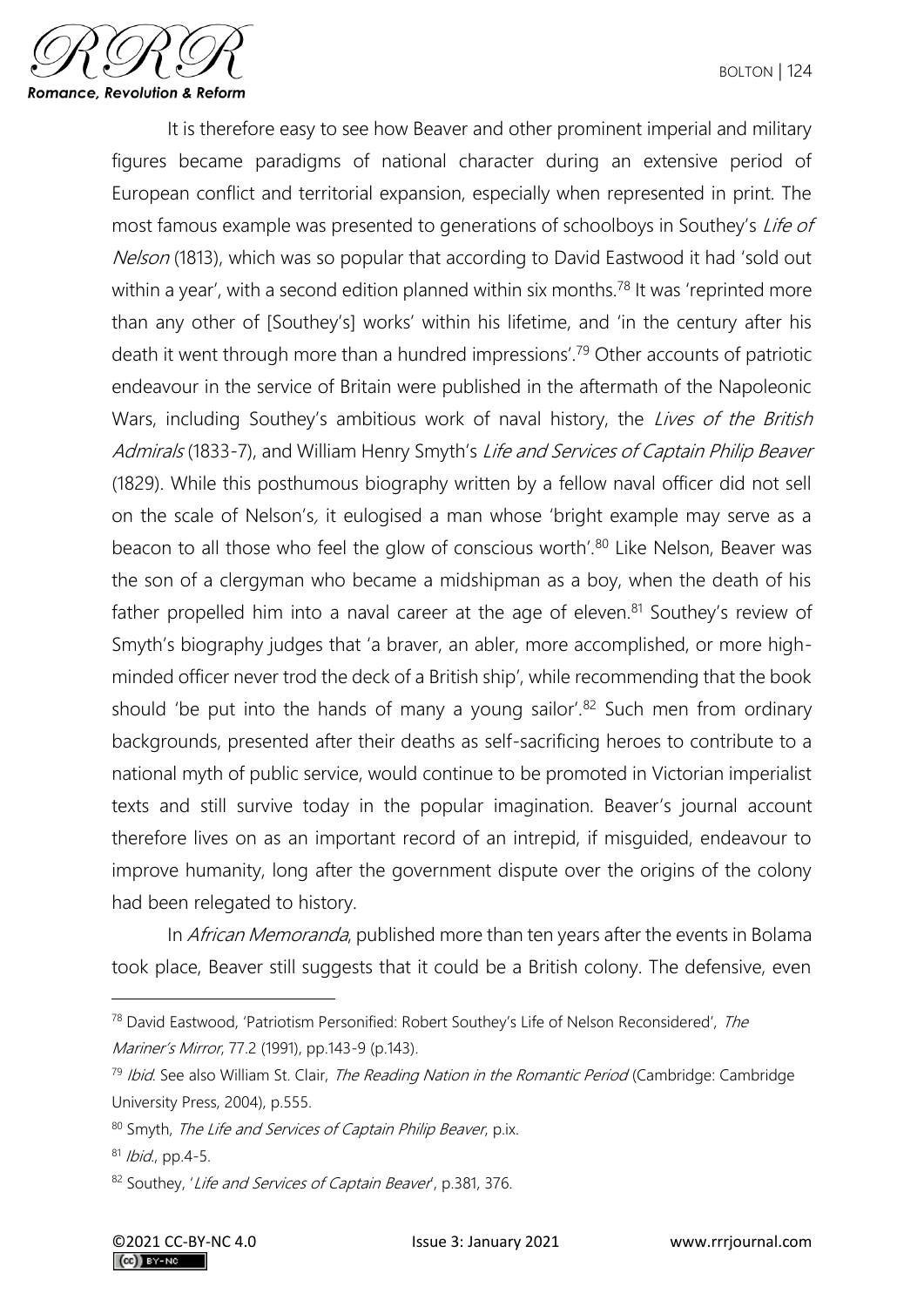

triumphalist nature of Beaver's conclusions about the success of the project in socioeconomic terms, only make sense if we see the work in its original context; as an account given by a naval officer who had a mission to fulfil and colonial aspirations to justify. He argues that despite the settlement failing on the ground, it was successful in fulfilling its three main goals: 'to cultivate the tropical productions on the Island of Bulama and the adjacent shores', to do so 'by the means of *free natives'*, and thirdly 'by cultivation and commerce' to 'introduce among the [Africans] civilization'.<sup>83</sup> He maintains that the settlement had produced 'many tropical fruits, esculent vegetables, and cotton trees' that were 'thriving admirably', so fulfilling the first claim.<sup>84</sup> The second claim, of using African workers, he considers achieved by hiring 'grumetas' (a Portuguese word for a free black labourer) to clear the land and build houses. Due to their resistance to tropical diseases and their ability to labour in the hot climate, Beaver says that 'in about one year I employed on the island 196 of them'.<sup>85</sup> In the third area, Beaver argues that the establishment of successful commercial relationships with African communities would have eventually introduced 'civilization' and was already 'paving the way for some more fortunate enterprize [sic]'. $86$  He puts this down to 'the favourable alteration which we were enabled to make in the minds of the natives relative to the character of white people'. $87$  According to Beaver, when the colonists arrived, they discovered that for the Africans there was 'no species of cheating, of deceit, or of treachery, of which they did not think a white man capable'.<sup>88</sup> However, Beaver avers that they were able to 'convert their well-grounded suspicion of fraud and deceit in all Europeans, into esteem and respect for the character of a white man'.<sup>89</sup>

Despite the failure of his colony on the ground, Beaver hoped that his Memoranda would be successful in convincing the British government that the type of colonisation attempted by the Bulama Association—motivated by compassion and social responsibility—was an important aspect of national strategy. For this reason, Beaver felt some measure of vindication in the venture, and his primary motive for

- $85$  Ibid.
- <sup>86</sup> Ibid., p.304.
- <sup>87</sup> Ibid., p.298.
- <sup>88</sup> Ibid., p.294.
- <sup>89</sup> Ibid., p.302.

<sup>83</sup> Beaver, African Memoranda, p.303.

 $84$  Ibid.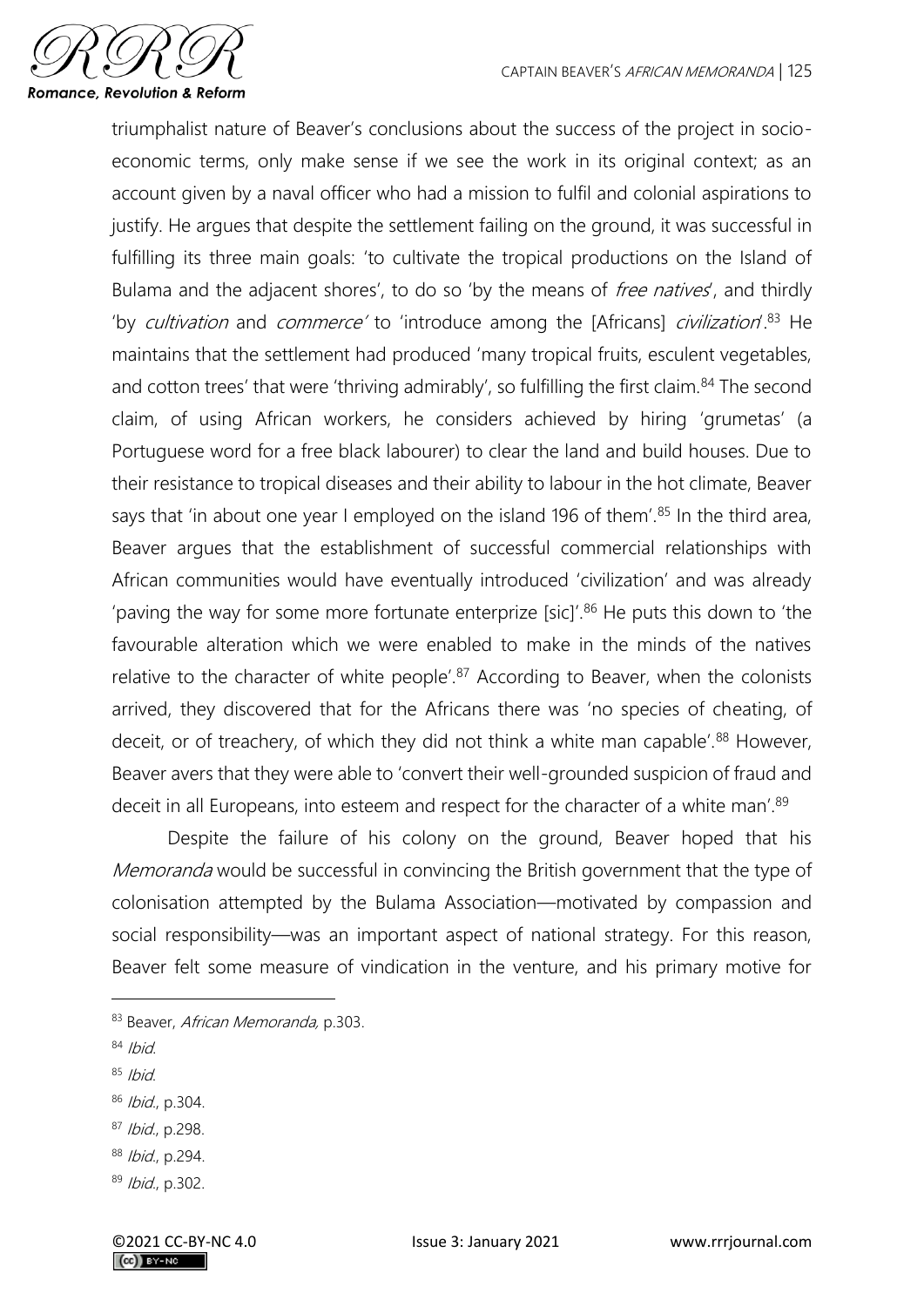

publishing his account was to encourage future colonists (who would benefit from his experiential knowledge) to follow in his footsteps. The utopian ideas of colonial projectors and planners in Africa are evident in many of their written accounts which foreground the act of bringing 'civilization' to the continent. As Curtin states, 'they followed the unconscious assumption of popular culture theory that a lack of civilization meant a lack of culture. African society therefore lay there, a *tabula rasa* ready and waiting for the utopian inscription'.<sup>90</sup> Evidence of the seductive nature of utopian planning can be seen in an illustration of the harbour of Bolama from Wadstrom's 'Plan of the Island of Bolama' in his *Essay on Colonization* (see Figure 1).<sup>91</sup> The orderly avenue of palm trees along the harbour, its solid built-up structure, and the lighthouse at the end, all exemplify the 'cultivation and commerce' that the Bulama Association envisaged. The scene is one of prosperity and industry, with domesticated animals (in the lower right-hand corner), ships at dock, neat warehouses on the wharf, and a wellpopulated scene in the foreground. At the front left of the plate, a white settler and a free black worker are walking and conversing together on the wharf. This vision seems very close to the one that Beaver had in mind when he jumped at Dalrymple's proposal for an African colony, and which kept him going through the many hardships the settlers faced. Ultimately it was a vision that could never be achieved, with the failure of the experiment demonstrating the price to be paid for the high-minded, but nonetheless misguided idealism, which often lay behind Romantic-period colonial enterprises.

<sup>90</sup> Curtin, The Image of Africa, I, p.115.

<sup>91</sup> Photograph by Carol Bolton, reproduced by permission of Cambridge University Library.